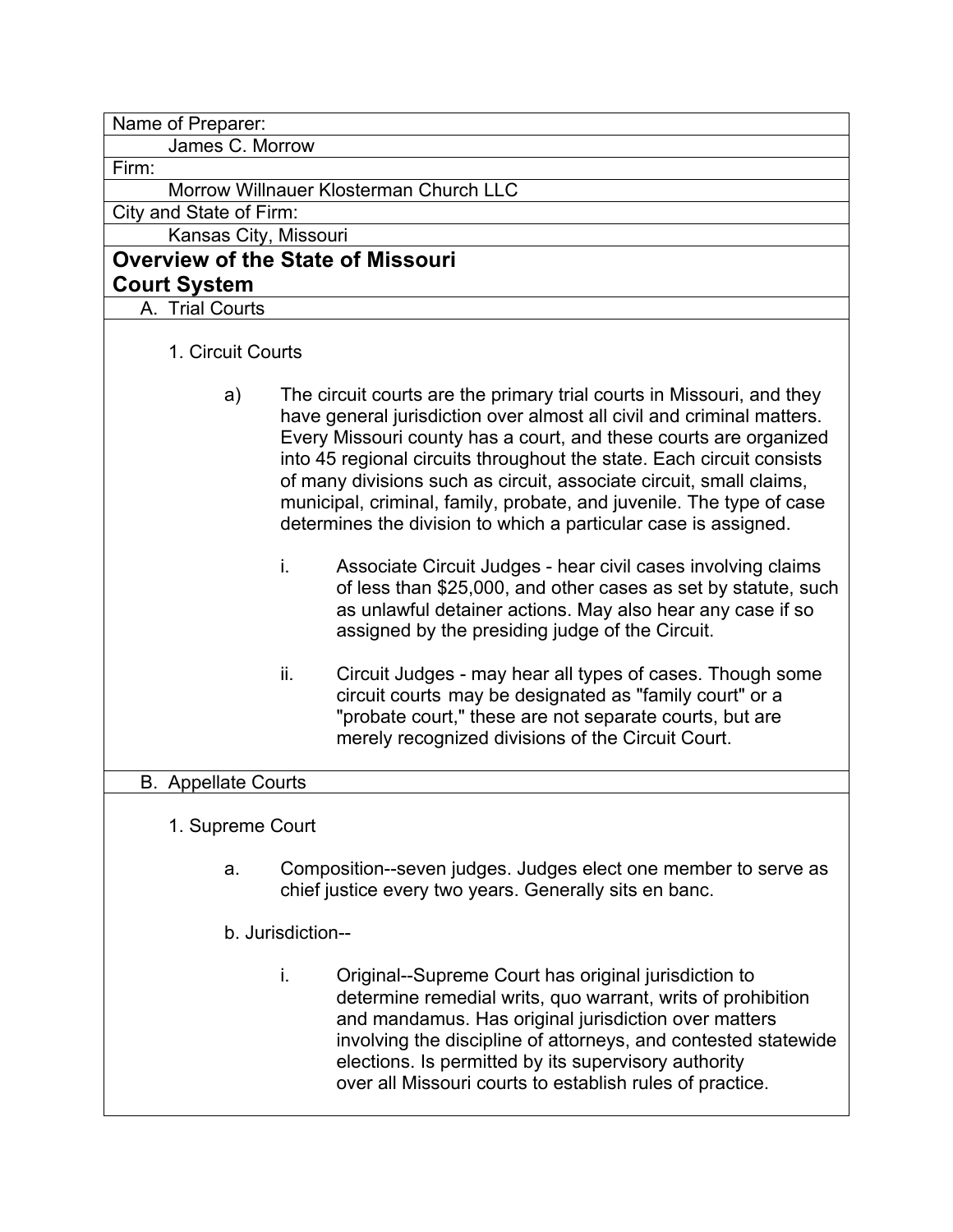| ii.                               | Appellate                                                                                                                                                                                                                                                                                                                      |          |                                                                                                                                                                                                                                                                                               |  |
|-----------------------------------|--------------------------------------------------------------------------------------------------------------------------------------------------------------------------------------------------------------------------------------------------------------------------------------------------------------------------------|----------|-----------------------------------------------------------------------------------------------------------------------------------------------------------------------------------------------------------------------------------------------------------------------------------------------|--|
|                                   | a.                                                                                                                                                                                                                                                                                                                             |          | The Supreme Court has exclusive appellate<br>jurisdiction over cases involving:                                                                                                                                                                                                               |  |
|                                   |                                                                                                                                                                                                                                                                                                                                | (i)      | the validity of a treaty or statute of the United<br>States;                                                                                                                                                                                                                                  |  |
|                                   |                                                                                                                                                                                                                                                                                                                                | (ii)     | the validity of a Missouri statute of provision of<br>the Missouri constitution; (iii) the construction<br>of the revenue laws of the State;                                                                                                                                                  |  |
|                                   |                                                                                                                                                                                                                                                                                                                                | (iv)     | the title to any state office; and                                                                                                                                                                                                                                                            |  |
|                                   |                                                                                                                                                                                                                                                                                                                                | (v)      | punishments imposing death.                                                                                                                                                                                                                                                                   |  |
|                                   | b.                                                                                                                                                                                                                                                                                                                             |          | The Supreme Court will hear appeals of cases first<br>heard by the court of appeals if an application for<br>transfer to the Supreme Court filed by a party is<br>sustained by either the court of appeals or the<br>Supreme Court.                                                           |  |
|                                   | C.                                                                                                                                                                                                                                                                                                                             | appeals. | The Supreme Court must hear appeals of cases<br>transferred to it by the court of appeals where a<br>dissenting judge certifies the opinion contrary to a<br>previous opinion of the Supreme Court or the court of                                                                            |  |
| 2. Appellate Courts               |                                                                                                                                                                                                                                                                                                                                |          |                                                                                                                                                                                                                                                                                               |  |
| a.                                | Composition - there are three districts of the Missouri Court of<br>Appeals—the Western, Eastern and Southern Districts. The<br>Western District has 11 judges. The Eastern District has 13 judges.<br>The Southern District has 7 judges. Districts may sit en banc, but<br>typically sit in division panels of three judges. |          |                                                                                                                                                                                                                                                                                               |  |
| b.                                |                                                                                                                                                                                                                                                                                                                                |          | Jurisdiction - the court of appeals may issue and determine original<br>remedial writs. General appellate jurisdiction extends to all appeals<br>from the inferior courts within the counties in each district, unless a<br>matter is within the exclusive jurisdiction of the Supreme Court. |  |
| <b>Procedural</b>                 |                                                                                                                                                                                                                                                                                                                                |          |                                                                                                                                                                                                                                                                                               |  |
| Venue<br>А.                       |                                                                                                                                                                                                                                                                                                                                |          |                                                                                                                                                                                                                                                                                               |  |
| 1. General Rules for Proper Venue |                                                                                                                                                                                                                                                                                                                                |          |                                                                                                                                                                                                                                                                                               |  |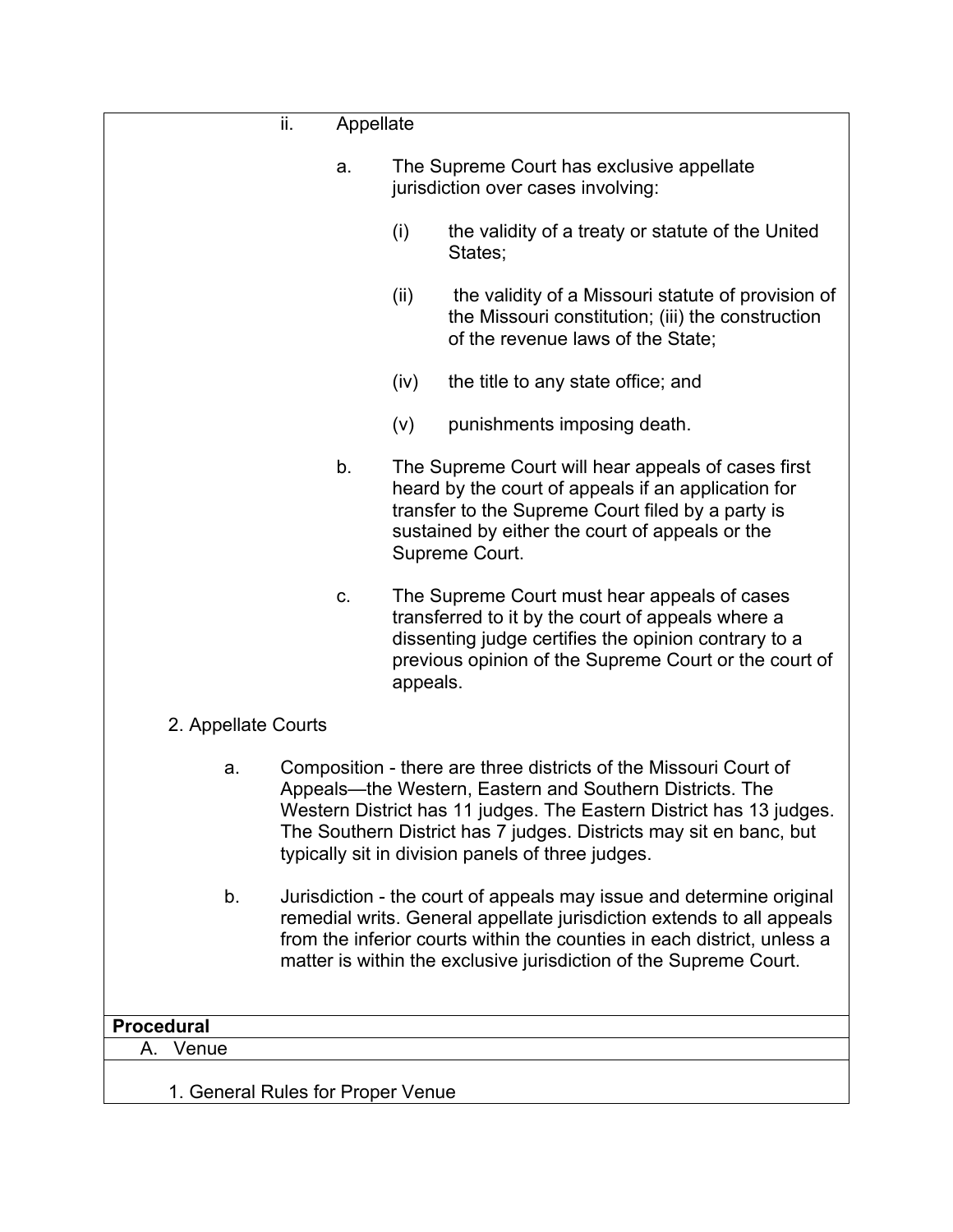- a. Non-Tort Cases The following rules apply only if there is no count alleging tort. They apply whether the defendants are individuals, not-forprofit corporations, or for-profit corporations. The former "corporate defendants only" venue statute and the former special venue statute for not-for-profit corporations have been repealed. These non-tort rules also apply to limited liability partnerships, and they probably also apply to limited liability companies.
	- i. All Defendants Residing in the Same County in Missouri
		- 1. One Defendant If there is only one defendant and that defendant resides in Missouri, venue is proper in the county in which (i) that defendant resides; and (ii) the plaintiff resides and the defendant may be found and served with process.
		- 2. Multiple Defendants If there are multiple defendants, and all reside in the same Missouri county, venue is proper in that county. In that situation, venue is probably also proper in the county in which the plaintiff resides if all the defendants are found and served with process therein.
	- ii. Several Defendants Residing in Different Counties If there are several defendants and they reside in different counties, venue is proper in any county in which any of the defendants reside.
	- iii. Several Defendants Mixed residents and nonresidents If there are several defendants and they reside in different counties, venue is proper in any county in which any of the defendants reside.
	- iv. All Defendants Nonresidents of Missouri If all defendants are nonresidents of Missouri, venue is proper in any Missouri county.
	- b. Tort Cases
		- i. Venue is determined as of the date the plaintiff is first injured. (RSMo § 508.010.9)
		- ii. First Injury first injury is defined as the location where the trauma or exposure occurred, rather than where the symptoms are first manifested. (RSMo § 508.010.14)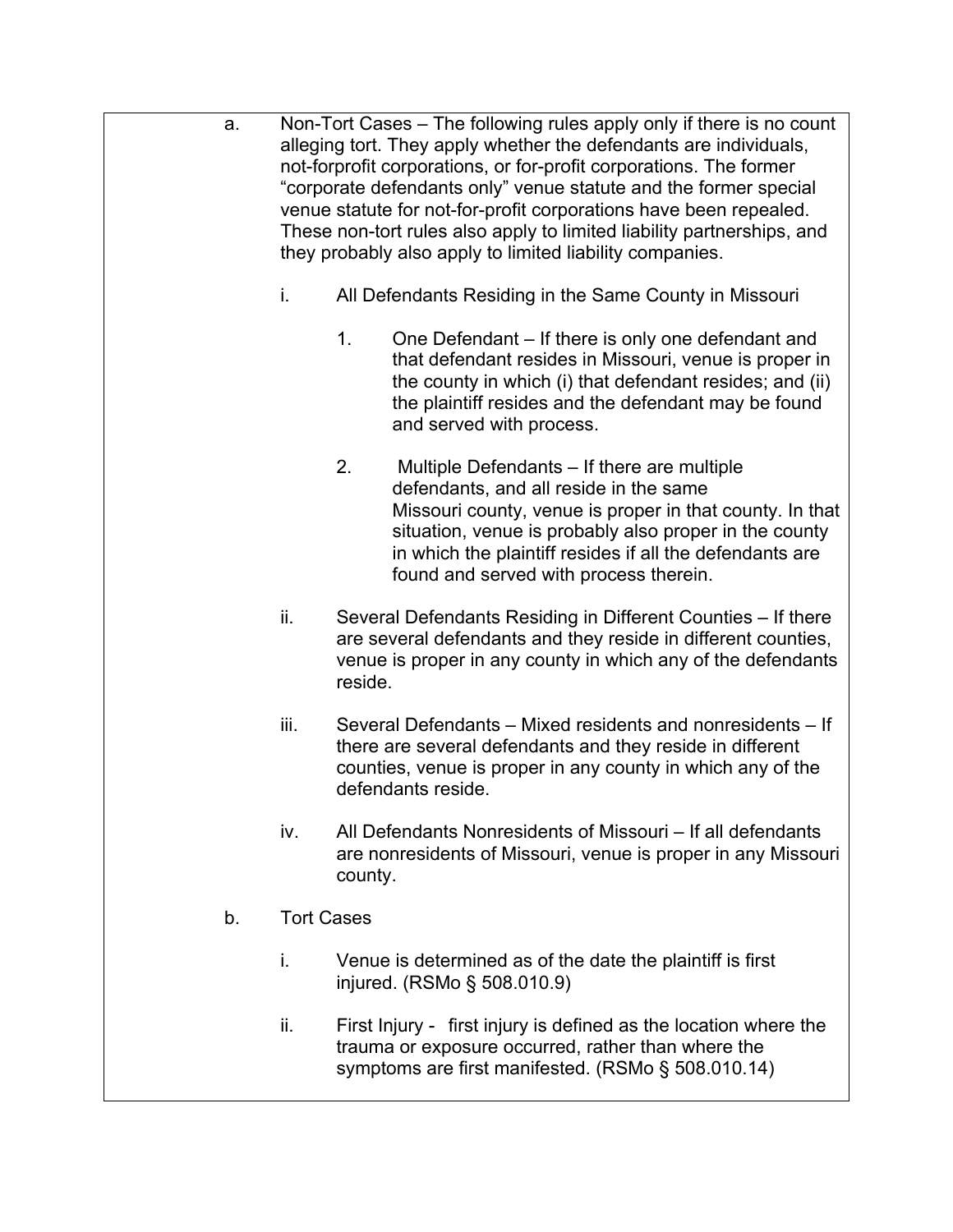|                                  | iii.                                                                                                                                                                                                                                                                                                                                                                                                                                                          | For actions accruing in Missouri – proper venue is the county<br>in which the action accrued. (RSMo § 508.010.4)                                                                                                                                                                                                                                                                                                                                                                                |                                                                                                                                                                                                                                                 |  |  |
|----------------------------------|---------------------------------------------------------------------------------------------------------------------------------------------------------------------------------------------------------------------------------------------------------------------------------------------------------------------------------------------------------------------------------------------------------------------------------------------------------------|-------------------------------------------------------------------------------------------------------------------------------------------------------------------------------------------------------------------------------------------------------------------------------------------------------------------------------------------------------------------------------------------------------------------------------------------------------------------------------------------------|-------------------------------------------------------------------------------------------------------------------------------------------------------------------------------------------------------------------------------------------------|--|--|
|                                  | iv.                                                                                                                                                                                                                                                                                                                                                                                                                                                           |                                                                                                                                                                                                                                                                                                                                                                                                                                                                                                 | For actions accruing outside Missouri:                                                                                                                                                                                                          |  |  |
|                                  |                                                                                                                                                                                                                                                                                                                                                                                                                                                               | 1.                                                                                                                                                                                                                                                                                                                                                                                                                                                                                              | Individual Defendant – venue is proper where the<br>individual defendant resides OR if plaintiff was a<br>Missouri resident at the time she was first injured, the<br>county that was plaintiff's principal residence. (RSMo<br>\$508.010.5(2)] |  |  |
|                                  |                                                                                                                                                                                                                                                                                                                                                                                                                                                               | 2.                                                                                                                                                                                                                                                                                                                                                                                                                                                                                              | Corporate Defendant – the county where the<br>corporation's registered agent is located OR the<br>county of plaintiff's principal residence, if plaintiff<br>resided in Missouri on the date of first injury.                                   |  |  |
|                                  |                                                                                                                                                                                                                                                                                                                                                                                                                                                               | 3.                                                                                                                                                                                                                                                                                                                                                                                                                                                                                              | Multiple Defendants – in any county in which an<br>individual defendant resides or a defendant<br>corporation's registered agent resides.                                                                                                       |  |  |
|                                  |                                                                                                                                                                                                                                                                                                                                                                                                                                                               |                                                                                                                                                                                                                                                                                                                                                                                                                                                                                                 | 2. Special Venue Rules for Particular Types of Defendants or Plaintiffs                                                                                                                                                                         |  |  |
| a.                               | Defendant LLPs - The statute creating LLPs in Missouri provided<br>that suits against LLPs would be governed by the general venue<br>rules. However, in non-tort cases, venue of a suit against an LLP is<br>broader, given that LLPs may have multiple residences (every<br>county in which the LLP has an agent or office for doing its<br>customary business, as well as the counties in which its registered<br>agent and registered office are located.) |                                                                                                                                                                                                                                                                                                                                                                                                                                                                                                 |                                                                                                                                                                                                                                                 |  |  |
| b.                               | Plaintiff or Defendant Counties - If any of the plaintiffs is a county,<br>the following venue rules apply:                                                                                                                                                                                                                                                                                                                                                   |                                                                                                                                                                                                                                                                                                                                                                                                                                                                                                 |                                                                                                                                                                                                                                                 |  |  |
|                                  | i.                                                                                                                                                                                                                                                                                                                                                                                                                                                            | If there is no count alleging a tort, the case may be<br>commenced and prosecuted to final judgment in the county<br>in which the defendant or defendants reside or in the county<br>in which the plaintiff county is located, if at least one<br>defendant can be found and served in that county. If the suit<br>is based on contract, the suit can also be brought in the<br>county in which the plaintiff county is located or in the county<br>in which any party to the contract resides. |                                                                                                                                                                                                                                                 |  |  |
|                                  | ii.                                                                                                                                                                                                                                                                                                                                                                                                                                                           |                                                                                                                                                                                                                                                                                                                                                                                                                                                                                                 | If there is any count alleging a tort, venue in suits by<br>counties is probably governed by general tort venue rules.                                                                                                                          |  |  |
| <b>B.</b> Statute of Limitations |                                                                                                                                                                                                                                                                                                                                                                                                                                                               |                                                                                                                                                                                                                                                                                                                                                                                                                                                                                                 |                                                                                                                                                                                                                                                 |  |  |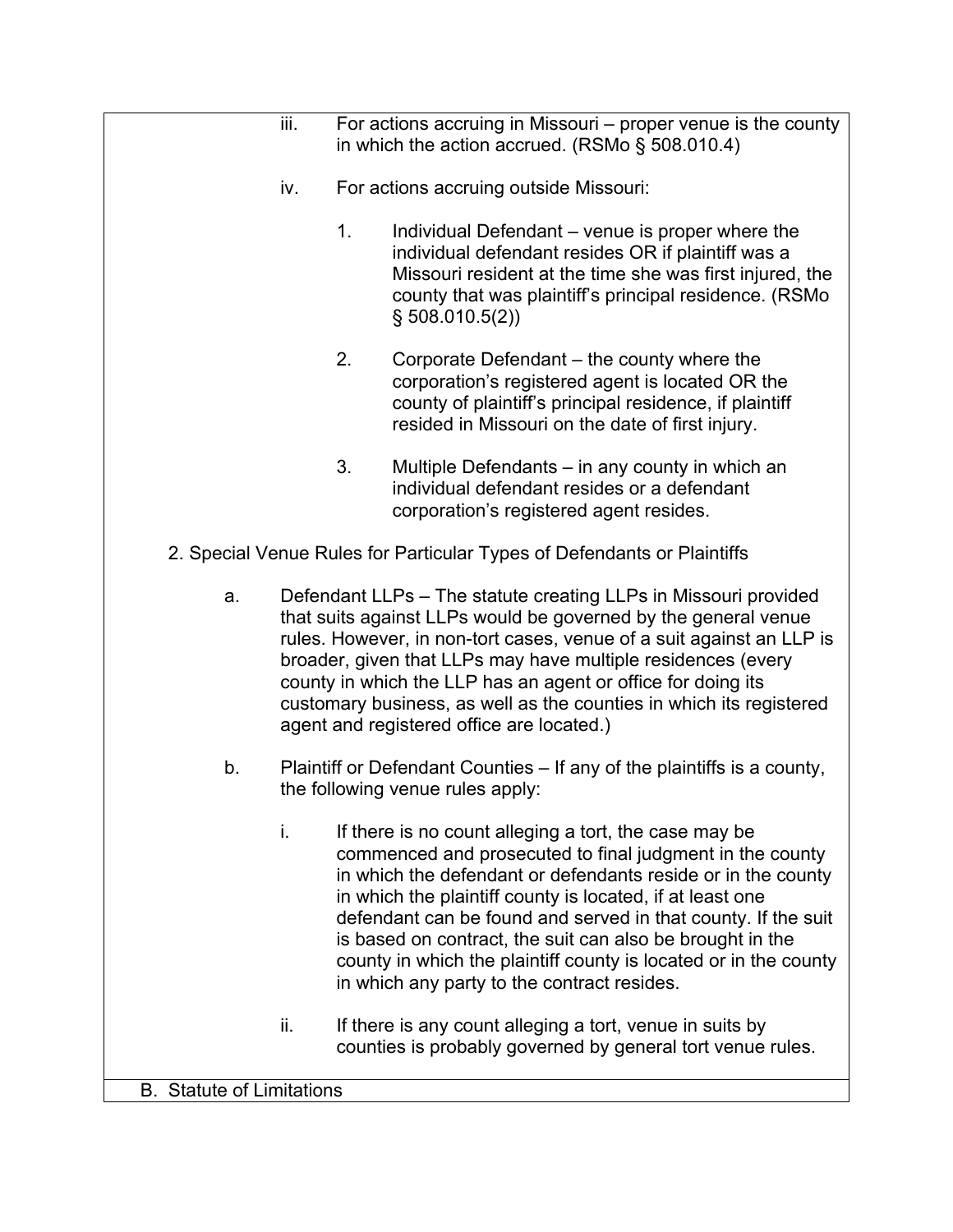The following statute of limitations are pertinent:

| 5 yrs (RSMo § 516.120)   |
|--------------------------|
| 5 yrs (RSMo § 516.120)   |
| 10 yrs (RSMo § 516.110)  |
| 5 yrs (RSMo § 516.120)   |
| 10 yrs (RSMo § 516.110)  |
| 3 yrs (RSMo § 537.100)   |
| 4 yrs (RSMo § 400.2-725) |
| 5 yrs (RSMo § 516.120)   |
| 2 yrs (RSMo § 516.140)   |
| 2 yrs (RSMo § 287.430)   |
|                          |

Tolling – The limitations period can be tolled by either minority status or mental incapacity. (RSMo 516.170). Further, if a defendant is a resident of the state, his absence from the state will toll the statute of limitations if: (1) he is absent from the state when the cause of action accrues (in which case it begins to run when he returns); or (2) he is present in state when the cause of action accrues and he subsequently leaves the state and establishes residence in another state. The statutory period does not run while the action is stayed by injuction or statutory prohibition. The statutory period does not run while the defendant absconds or conceals himself, or while he, by any other improper act, prevents the commencement of the action.

Savings Statute (RSMo § 516.230) - If a plaintiff files suit within the statute of limitations, and the suit is dismissed without prejudice, the Missouri "savings statute" permits the plaintiff to re-filewithin one year after the dismissal. The savings statute extends, but does not shorten, the applicable statute of limitations – if a dismissal occurs before theexpiration of the statute of limitations, the plaintiff has either one year under the savings statute or the remainder of the statute of limitations period, whichever period is longer, in which to refile. The savings statute applies to voluntary and involuntary dismissals without prejudice. The savings statute can only be used once.

Borrowing Statute (RSMo § 516.190) – This section makes another state's statute of limitation applicable when the cause of action "originates" in another state. A cause of action "originates" or accrues in the state where the alleged damages are sustained and capable of ascertainment.

C. Time for Filing An Answer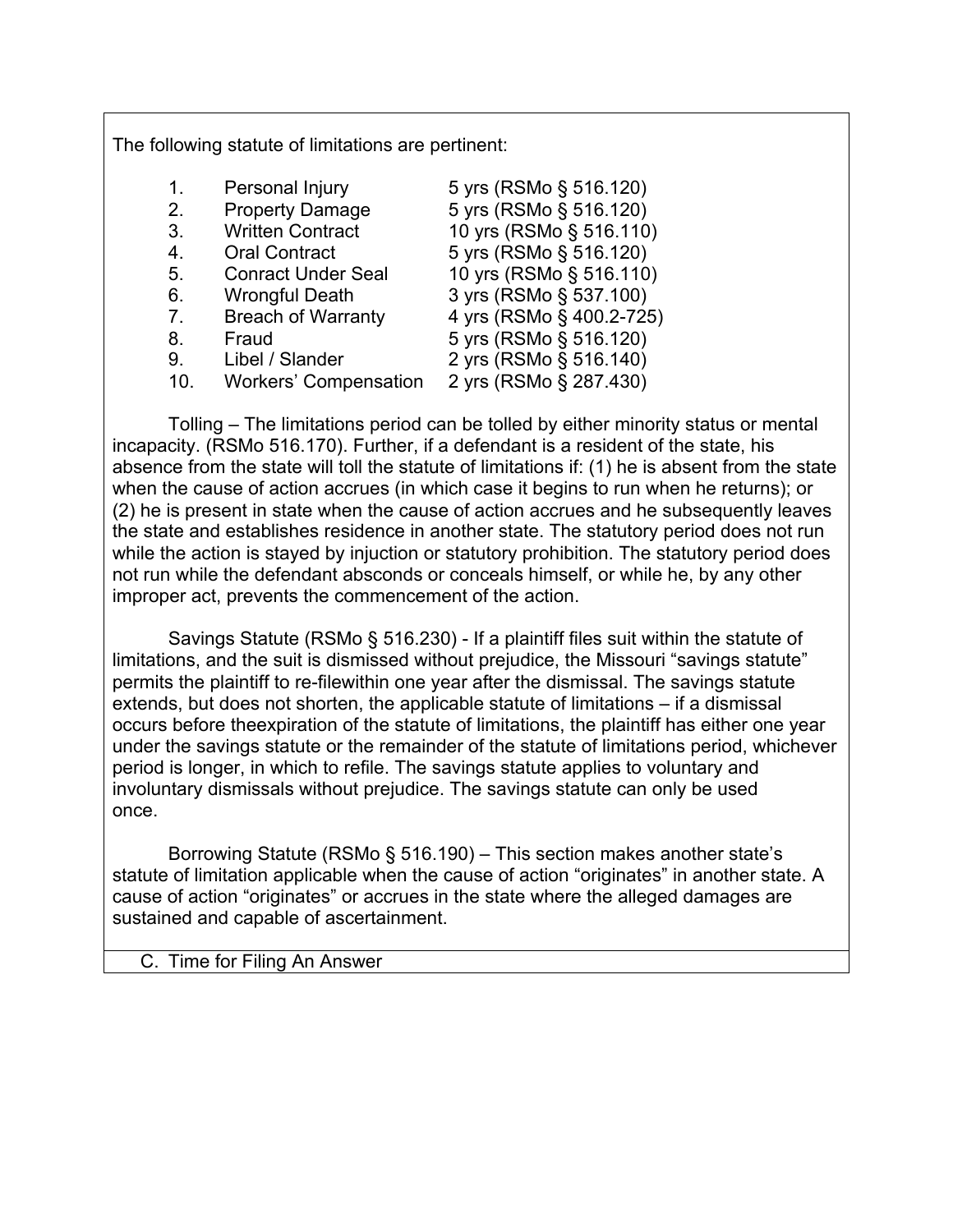| Pursuant to Rule 55.25(a) of the Missouri Rules of Civil Procedure, a<br>defendant shall file an answer within 30 days after the service of a summons<br>and petition, except where service by mail is had, in which event a defendant<br>shall file an answer within thirty days after the acknowledgement of receipt of<br>summons and petition or return registered or certified mail receipt is filed in                      |                                                                                                                                     |                                                                                                                                                                                                                             |  |  |  |  |  |  |
|-----------------------------------------------------------------------------------------------------------------------------------------------------------------------------------------------------------------------------------------------------------------------------------------------------------------------------------------------------------------------------------------------------------------------------------|-------------------------------------------------------------------------------------------------------------------------------------|-----------------------------------------------------------------------------------------------------------------------------------------------------------------------------------------------------------------------------|--|--|--|--|--|--|
|                                                                                                                                                                                                                                                                                                                                                                                                                                   | the case or within forty-five days after the first publication of notice if neither<br>personal service nor service by mail is had. |                                                                                                                                                                                                                             |  |  |  |  |  |  |
| D. Dismissal Re-Filing of Suit                                                                                                                                                                                                                                                                                                                                                                                                    |                                                                                                                                     |                                                                                                                                                                                                                             |  |  |  |  |  |  |
| Missouri Rule 67.02 provides that a plaintiff may voluntarily dismiss the<br>case at any time: (1) before a jury panel is sworn for voir dire examination (in<br>jury trials); or (2) before the introduction of evidence at trial (in bench trials).<br>If these timeliness requirements are not met, a plaintiff may only secure a<br>voluntary dismissal without prejudice on stipulation of the parties or by court<br>order. |                                                                                                                                     |                                                                                                                                                                                                                             |  |  |  |  |  |  |
| <b>Liability</b>                                                                                                                                                                                                                                                                                                                                                                                                                  |                                                                                                                                     |                                                                                                                                                                                                                             |  |  |  |  |  |  |
| A. Negligence                                                                                                                                                                                                                                                                                                                                                                                                                     |                                                                                                                                     |                                                                                                                                                                                                                             |  |  |  |  |  |  |
|                                                                                                                                                                                                                                                                                                                                                                                                                                   | 1) Common Law Negligence                                                                                                            |                                                                                                                                                                                                                             |  |  |  |  |  |  |
| In order to recover for negligence the plaintiff must prove: (1) the defendant owed<br>a duty of care; (2) the defendant breached that duty; (3) damage to the plaintiff;<br>and (4) proximate cause between the breach of duty and the plaintiff's damage.<br>Virginia D. v. Medesco Inv. Corp., 648 S.W.2d 881, 886 (Mo. banc 1983).                                                                                            |                                                                                                                                     |                                                                                                                                                                                                                             |  |  |  |  |  |  |
| a.                                                                                                                                                                                                                                                                                                                                                                                                                                | <b>Standard of Care</b>                                                                                                             |                                                                                                                                                                                                                             |  |  |  |  |  |  |
|                                                                                                                                                                                                                                                                                                                                                                                                                                   |                                                                                                                                     | Medical Professionals – a national standard of care is<br>applied to medical professionals. However, some allowances<br>are made for the type of community in which the medical<br>professional maintains his/her practice. |  |  |  |  |  |  |
|                                                                                                                                                                                                                                                                                                                                                                                                                                   | ii.                                                                                                                                 | Owners/Occupiers of Land – duty of care depends on<br>whether plaintiff is trespasser, licensee or invitee.                                                                                                                 |  |  |  |  |  |  |
|                                                                                                                                                                                                                                                                                                                                                                                                                                   | iii.                                                                                                                                | Violation of Statute of Ordinance – violation of an ordinance<br>or statute is negligence per se.                                                                                                                           |  |  |  |  |  |  |
| 2) Comparative Fault                                                                                                                                                                                                                                                                                                                                                                                                              |                                                                                                                                     |                                                                                                                                                                                                                             |  |  |  |  |  |  |
|                                                                                                                                                                                                                                                                                                                                                                                                                                   | Missouri follows the doctrine of pure comparative fault in accordance with the                                                      |                                                                                                                                                                                                                             |  |  |  |  |  |  |

ן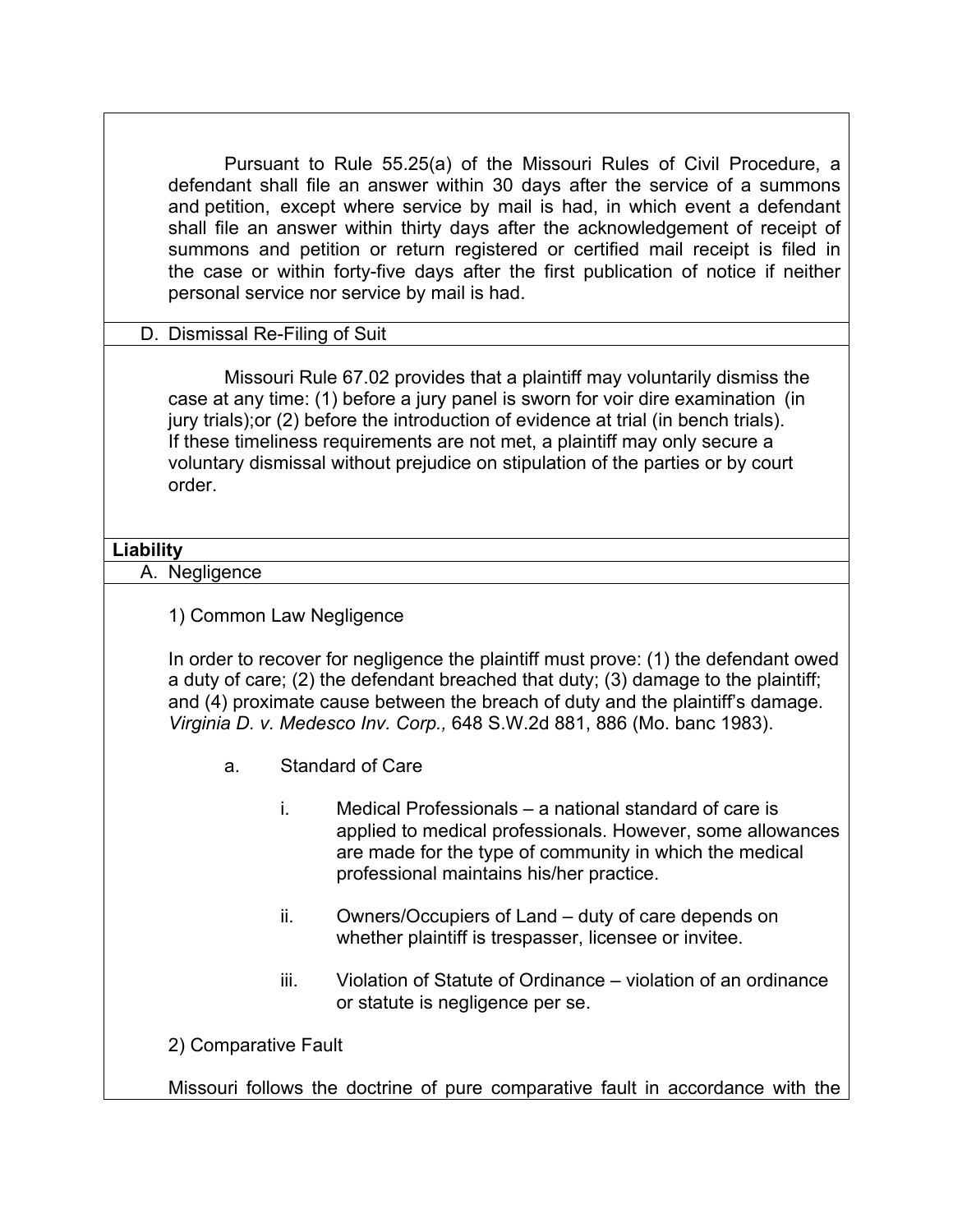Uniform Comparative Fault Act §§ 1-6, 12 U.L.A. Supp. 35-45 (1983). Pursuant to the UCFA, in an action based on fault seeking to recover damages for injury or death to person or harm to property, any contributory fault chargeable to the claimant diminishes proportionally the amount awarded as compensatory damages for an injury attributable to the claimant's contributory fault, but does not bar recovery. *See Children's' Wish Foundation Intern, Inc. v. Mayer Hoffman McCann*, 331 S.W.3d 648, (Mo. 2011).

### B. Negligence Defenses

### 1. Assumption of Risk

Missouri law recognizes three types of assumption of risk: (1) express; (2) implied primary; and (3) implied secondary. *Ivey v. Nicholson-Mcbride,*  336 S.W.3d 155, 158 (Mo. App. W.D. 2011). A finding of express assumption of risk will completely bar recovery. *Id.* Implied primary assumption of risk involves the question of whether the defendant had a duty to protect the plaintiff from the risk of harm. Under this type of assumption of risk, the defendant is relieved from the duty to protect the plaintiff from well known incidental risks of the parties' voluntary relationship because the plaintiff's participation in the activity acts as consent to relieve the defendant of this duty. If the plaintiff sustains an injury from such a risk while in the relationship, the defendant, having no duty, cannot be found negligent. Assumed risks arise from the nature of the activity itself rather than from a defendant's negligence.

Implied secondary assumption of the risk occurs when the defendant owes a duty of care to the plaintiff but the plaintiff knowingly proceeds to encounter a known risk imposed by the defendant's breach of duty. In implied secondary assumption of risk cases, the question is whether the plaintiff's action was reasonable or unreasonable. If the plaintiff's action was reasonable, he is not barred from recovery. If the plaintiff's conduct was unreasonable, it is to be considered by the jury as one element of fault. *Lewis v. Snow Creek, Inc.,* 6 S.W.3d 388, 395 (Mo. App. W.D. 1999).

2. Last Clear Chance – the last clear chance doctrine does not apply. Comparative fault replaced the all-or-nothing system present with the contributory negligence defense and the last clear chance doctrine.

#### C. Gross Negligence, Recklessness, Willful and Wanton Conduct

Punitive Damages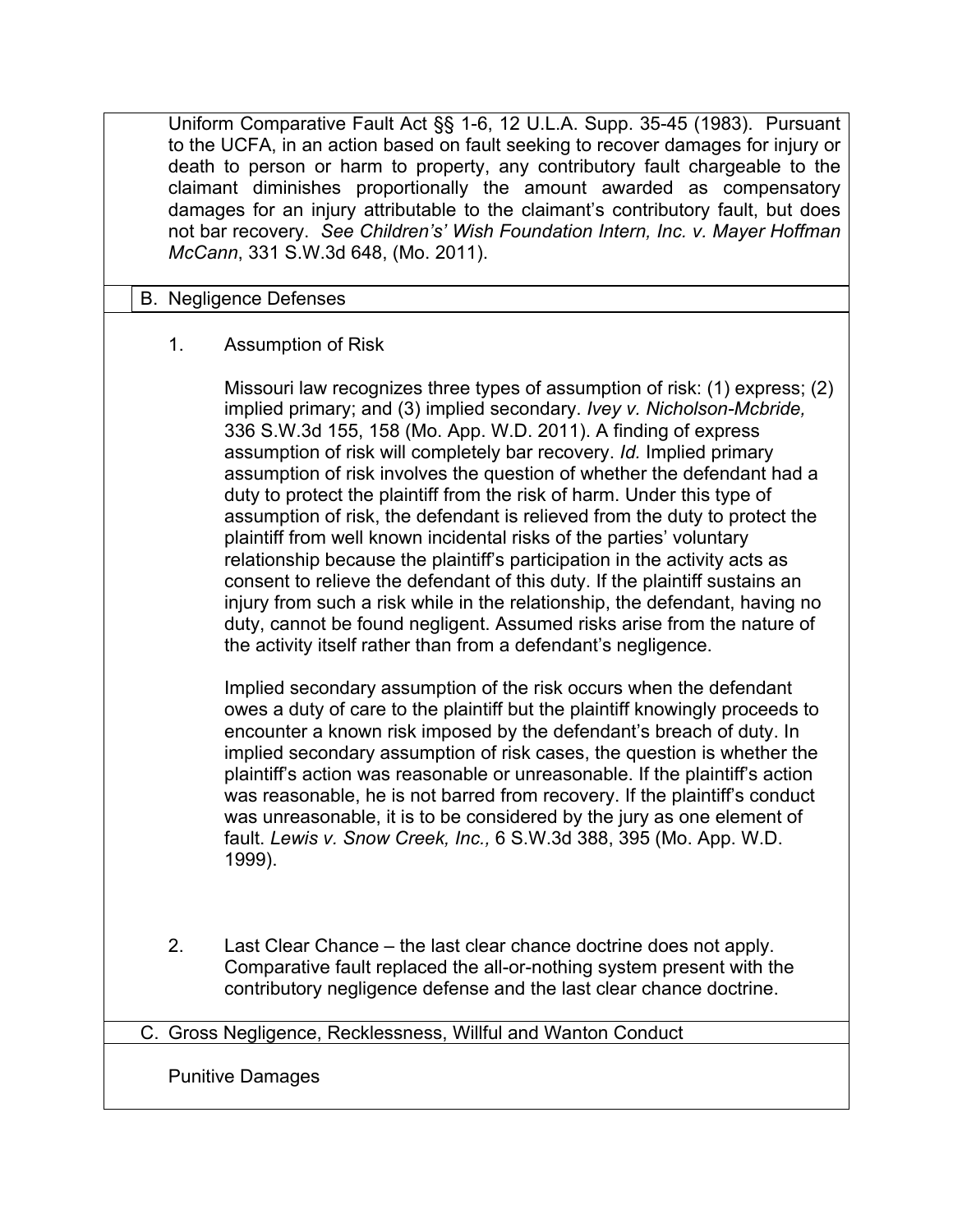Under Missouri law, punitive damages are intended to punish the defendant and deter similar conduct by the defendant and others. They are not intended to compensate the plaintiff. Punitive damages are not a matter of right. Punitive damages are a matter of discretion. They may not be awarded unless the jury awards actual or nominal damages. Moreover, the trial judge determines whether punitive damages may be submitted under the law and facts in the case before it. The award or denial of punitive damages and their amount are matters entirely within the discretion of the jury. The jury's assessment may not be interfered with unless it plainly appears that there has been an abuse of discretion. An abuse of discretion is an act by the jury so out of all proper proportion to the factors involved that it reveals improper motives or a clear absence of the honest exercise of judgment.

RSMo § 510.263 provides that all actions tried before a jury involving punitive damages shall be conducted in a bifurcated trial before the same jury if requested by any party. However, this section does not eliminate the question of punitive damages from the first portion of the bifurcated trial. The issues of actual and punitive damages are both submitted to the jury in the first stage of the proceeding. Then, only if the jury determines that the defendant is liable for punitive damages, is a second hearing held to determine the amount. The issues regarding liability for actual and punitive damages are not heard separately under the statute. Evidence of the defendant's net worth is admissible during the second stage of the trial. Within the time for filing a motion for new trial, a defendant may file a post-trial motion requesting the amount awarded by the jury as punitive damages be credited by the court with amounts previously paid by the defendant for punitive damages arising for causes of action for libel, slander, assault, battery, false imprisonment, criminal conversion, malicious prospection or fraud.

Moreover, even if RSMo. § 510.263 does not apply to a particular action, the trial court can grant a defendant's request for bifurcated trial by separating the punitive damages issue for separate presentation to the jury under Rule 66.02[6] *See Bradshaw v. Deming*, 837 S.W.2d 592 (Mo.App. W.D. 1992), *Thornbrugh v. Poulin*, 679 S.W.2d 416 (Mo.App. S.D. 1984), *Mitchell v. Pla-Mor, Inc.,* 361 Mo. 946, 237 S.W.2d 189 (1951), and *Wolf v. Goodyear Tire and Rubber Co.*, 808 S.W.2d 868 (Mo.App. W.D. 1991).

## D. Negligent Hiring and Retention

Missouri courts have long recognized that negligence in hiring an unfit employee may be a grounds for recovery by an individual injured by that employee's negligenct or intentionally tortious acts, but the claim is hard to establish. Missouri courts do not allow claims for negligent supervision where the employer will be liable, in any event, under the doctrine of respondeat superior.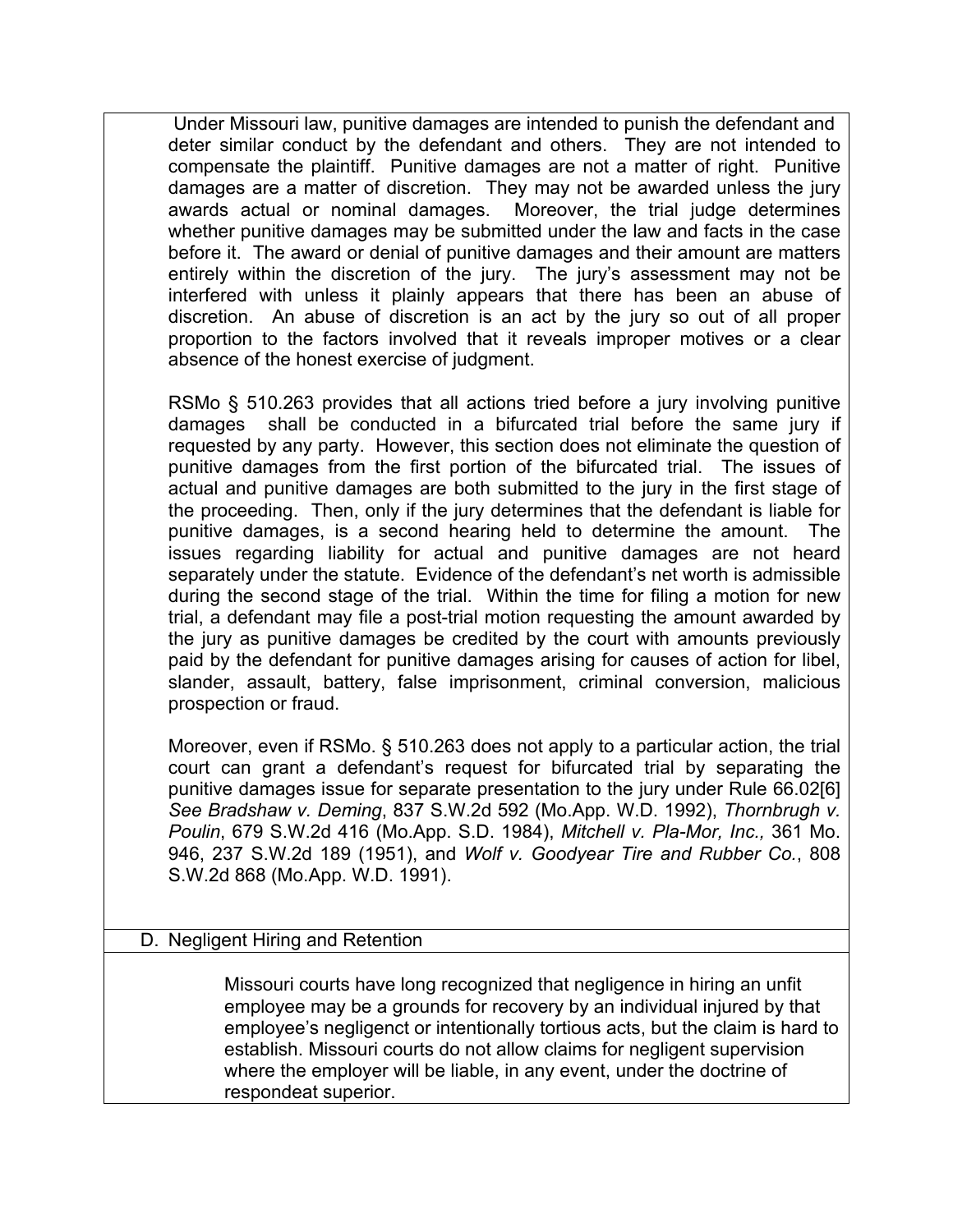To establish a claim for negligent hiring, a plaintiff must allege that: (1) the employer knew or should have known of the employee's dangerous proclivities; and (2) the employer's negligence was the proximate cause of the plaintiff's injuries. *Gibson v. Brewer,* 952 S.W.2d 239, 246 (Mo. banc 1997). Missouri courts follow the Restatement (Second) of Torts § 317 for claims of negligent hiring. The cause of action requires evidence that would cause the employer to foresee that the employee would create an unreasonable risk of harm outside the scope of his employment.

#### E. Negligent Entrustment

The doctrine of negligent entrustment developed as an exception to the general rule that the supplier of an instrumentality is not liable to an injured party for its negligent use by another. The theory provides for recovery when the supplier knows that the party to whom the instrumentality is being entrusted is incompetent. Negligent entrustment focuses on the liability of the supplier of an injury-causing instrumentality for negligence in entrusting it to an incompetent user, and not on liability for a defect in the instrumentality itself, or on liability for causing the user's incompetence. If an employer has admitted *respondeat superior* liability for its employee's negligence, the plaintiff may not proceed against the employer under a theory of negligent entrustment. *McHaffie v. Bunch*, 891 S.W.2d 822, 827 (Mo. banc 1995). Because the employer becomes strictly liable for the employee's negligence under *respondeat superior*, a separate assessment of the employer's fault for negligent entrustment could result in a greater assessment of fault to the employer than is attributable to the employee. *Id*.

#### F. Dram Shop

Bar Owner or Tavernkepper Liability

- 1. Missouri's dramshop statute provides that a cause of action may be brought by or on behalf of any person who has suffered personal injury or death against a liquor licensee when it can be proven by clear and convincing evidence that the seller knew or should have know:
	- a. That intoxicating liquor was served to a person under the age of 21 years old; or
	- b. That intoxicating liquor was served to a "visibly intoxicated" person. (RSMo §537.053.2)
	- c. "Visible intoxication" is defined as "significantly uncoordinated physical action or significant physical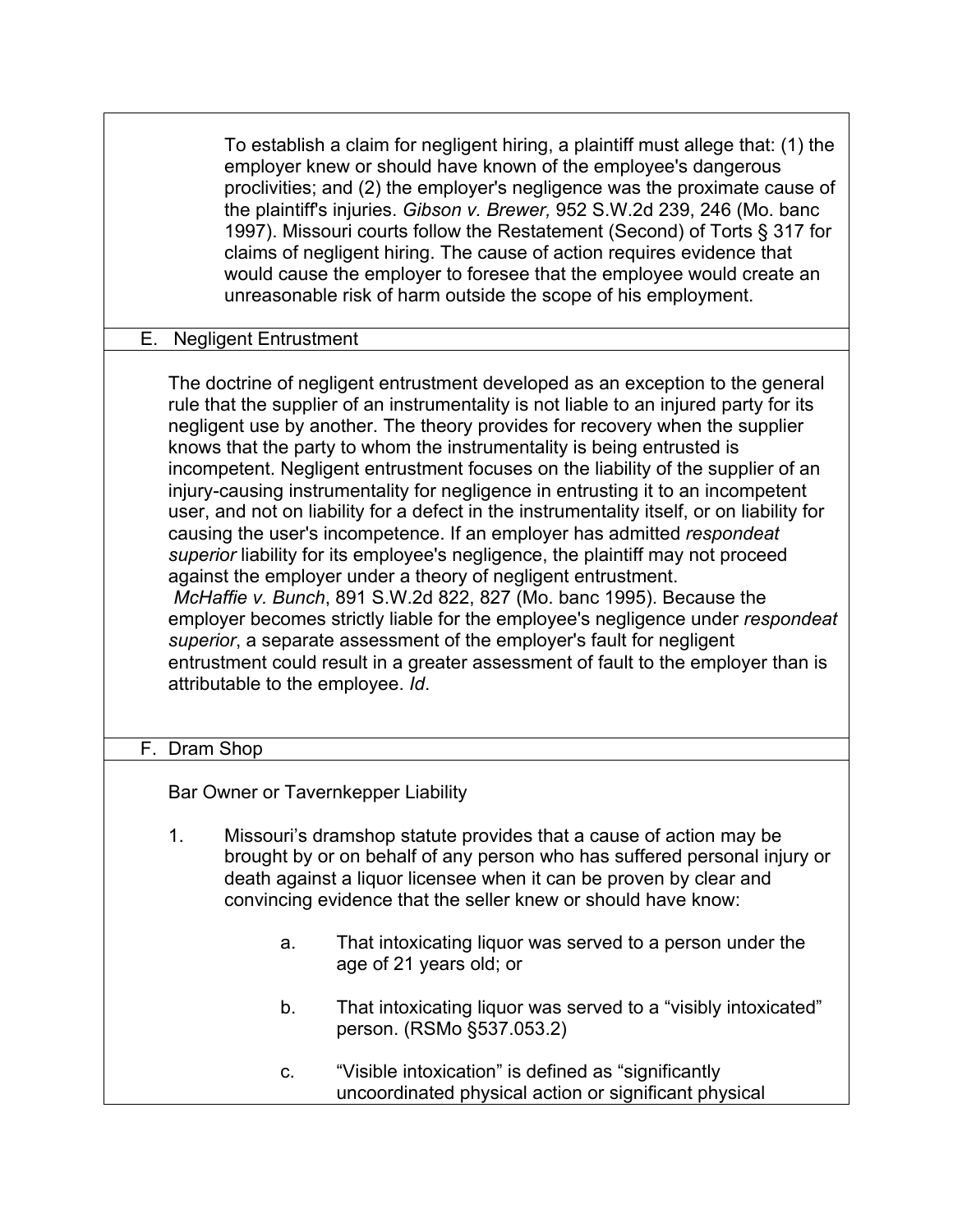disfunction." (§537.053.3)

- d. An individual's blood alcohol content is not prima facie evidence of visible intoxication. (RSMo §537.053.)
- 2. There is no social host liability

#### G. Joint and Several Liability

In Missouri, tort-feasors can be jointly and severally liable for the harm caused to a plaintiff. However, under tort reform, joint and several liability applies to a defendant only if that defendant is at least fifty-one percent at fault. A plaintiff may sue all or any of the joint or concurrent tort-feasors and obtain a judgment against all or any of them. When one or multiple tort-feasors satisfies a judgment, that tort-feasor has a right to contribution from the other tort-feasors in proportion to the negligence of each individual tort-feasor. *See Hance v. Altom*, 326 S.W.3d 133 (Mo. App. S.D. 2010) and *Millentree v. Tent Restaurant Operations, Inc.,* 618 F. Supp.2d 1072 (W.D.Mo. 2009).

H. Wrongful Death and/or Survival Actions

Missouri law recognizes separate actions for wrongful death and survivorship claims.

- 1. Who May Sue
	- a. RSMo § 537.080 specifies or delineates who may sue in a wrongful death action. The classes of plaintiffs are as follows:
		- i. Class One: The spouse or children, or the surviving lineal descendants of any deceased children, whether the child is natural or adopted, legitimate or illegitimate, or the father or mother of the deceased, whether natural or adoptive.
		- ii. Class Two: If there are no persons in Class One entitled to bring the wrongful death action, then the brother or sister of the deceased, or their descendants, who can establish his or her right to those damages set forth in RSMo § 537.090 because of the death.
		- iii. Class Three: If there are no persons in Class One or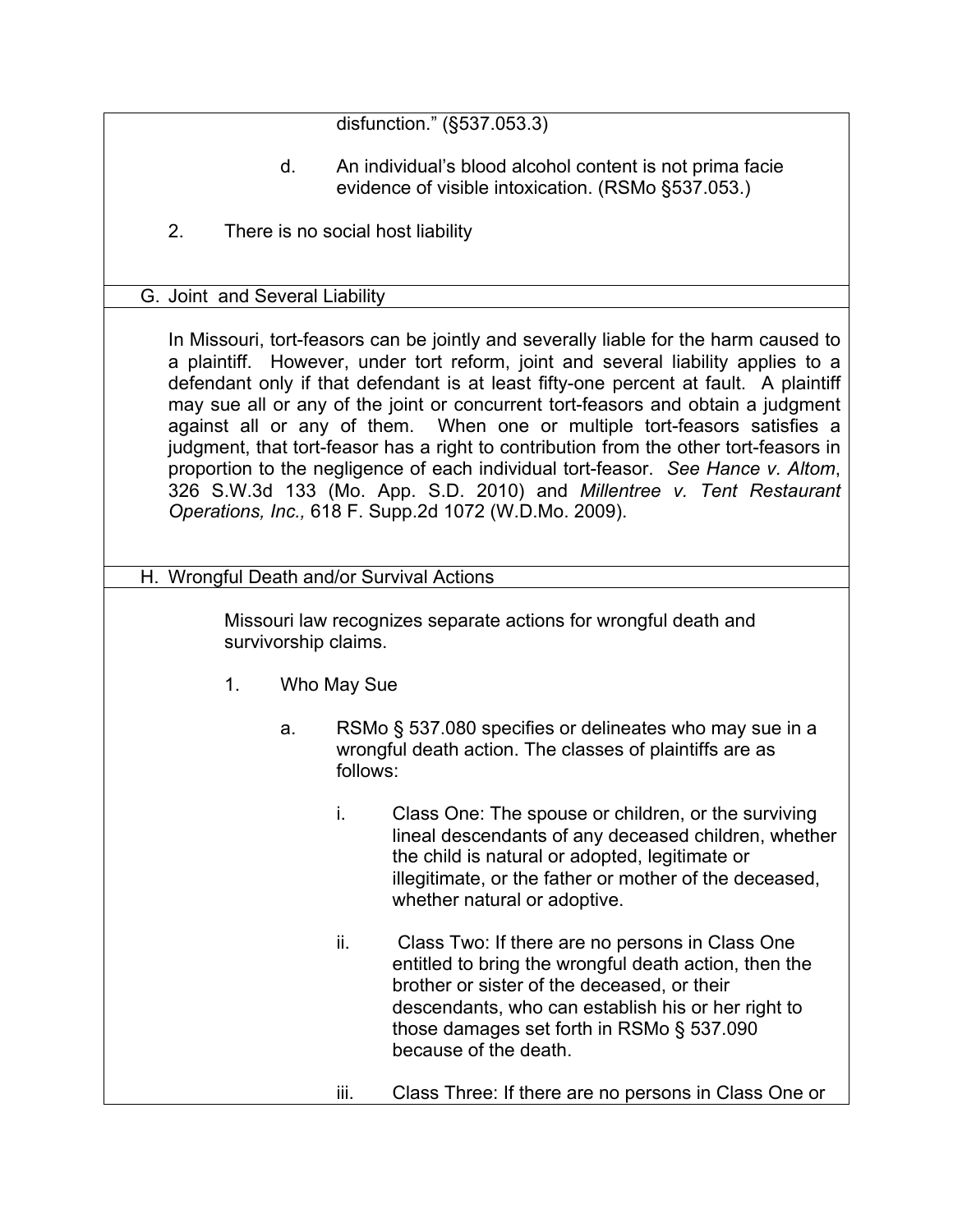Two entitled to bring the wrongful death actions, then a plaintiff ad litem may file suit. The plaintiff ad litem shall be appointed by the court having jurisdiction over the action.

- b. Only one wrongful death action may be brought against a defendant for the death of any one person.
- c. A lower class member cannot file a wrongful death action if a higher class member survives and can file suit. *Griffin v. Belt*, 941 S.W.2d 570, 572 (Mo. App. W.D. 1997).
- d. Where two or more may assert a cause of action for wrongful death, it is not necessary for a plaintiff to join all other permissible plaintiffs as long as the plaintiff has made a diligent effort to notify all parties with a cause of action. RSMo § 537.095.1.
- 2. Settlements

Under Missouri law, the court is required only to apportion the settlement proceeds in proportion to the losses it determines each person has suffered as a result of the decedent's wrongful death. *See Banner ex rel. Bolduc v. Owsley*, 305 S.W.3d 498 (Mo. App. S.D. 2010).

## I. Vicarious Liability

# A. Respondeat Superior

Missouri recognizes the doctrine of respondeat superior. Under the doctrine, an employer is liable for the misconduct of an employee where the that employee is acting within the course and scope of his employment. *Green v. Neill,* 127 S.W.3d 677, 678-79 (Mo. banc 2004). An act is within the course and scope of employment if: (1) even though not specifically authorized, it is done to further the business or interests of the employer under his "general authority and direction" and (2) it naturally arises from the performance of the employer's work. If the act is fairly and naturally incident to the employer's business, although mistakenly or ill advisedly done, and did not arise wholly from some external , independent or personal motive, it is done while engaged in the employer's business.

A principal is liable vicariously for his agent's acts if the principal manifests his consent to, or knowingly permits, the agent's exercise of authority, and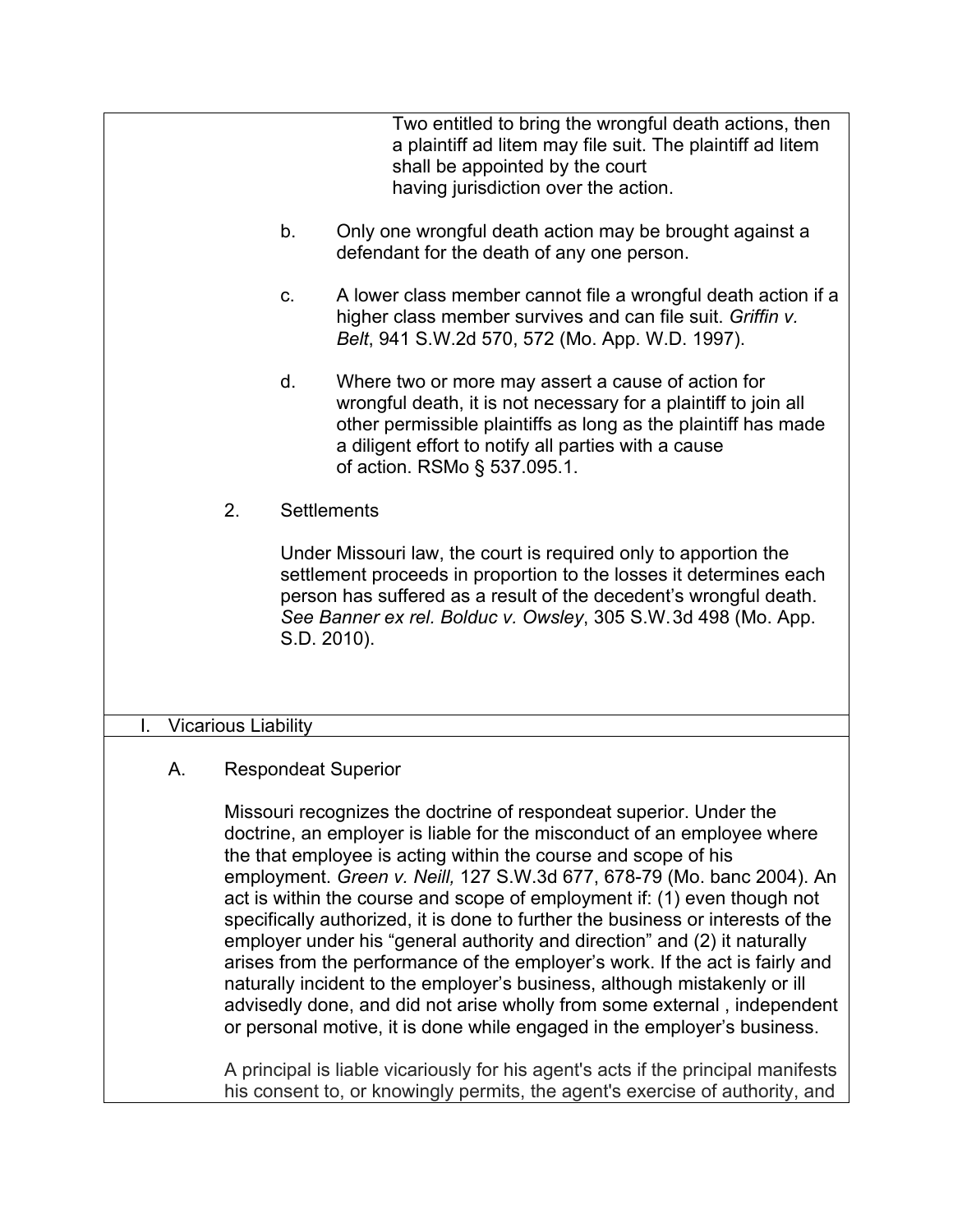if the third party believes, with a reasonable, good faith basis for doing so, that the agent has authority and relies on the agent's apparently having authority to act. When a principal cloaks his agent with apparent authority, the principal can be vicariously liable to wronged third parties even when the agent acts wholly out of personal motive or with the purpose of defrauding his principal and even when the principal is innocent and deprived of any benefit. The principles of apparent authority are broader than the principles of respondeat superior.

- B. Parental Liability for Children
	- 1. Parents or guardians of any unemancipated minor, under the age of eighteen, are statutorily liable for up to \$2,000 in damages if the child:
		- a. Purposefully "marks upon, defaces or in any way damages property." (RSMo § 537.045.1)
		- b. Purposefully causes personal injury to any individual. (RSMo §537.045.2)
	- 2. A judge may order the parent, or guardian and/or minor to work for the owner of the property damaged or the person injured in lieu of payment. (Mo. Rev. Stat. §537.045.3).
- C. Automobile Owner Liability for Driver Missouri does not apply the "family car" or "permissive use" doctrines to impose liability on an automobile owner for the tortuous conduct of a driver.

#### J. Exclusivity of Workers' Compensation

Missouri's exclusive remedy statute is RSMo § 287.120.

The exclusive remedy provision of Missouri workers' compensation law is in a state of flux. In 2005 the Missouri Workers' Compensation Act was amended to require that all courts strictly construe the provisions of the Act. This strict construction mandate had unintended consequences. First, the Missouri Court of Appeals held that negligent co-employees, who previously enjoyed immunity under the Act, could be sued for negligence. *Robinson v. Hooker,* 323 S.W.3d 418 (Mo. App. W.D. 2010). Next, the Missouri Court of Appeals held that occupational disease claimants were no longer required to file claims within the workers' compensation system. *KCP&L v. Cook,* 353 S.W.3d 14 (Mo. App. W.D. 2011).

The erosion of the exclusive remedy provision prompted a legislative response. In 2012 the Missouri legislature reinstated co-employee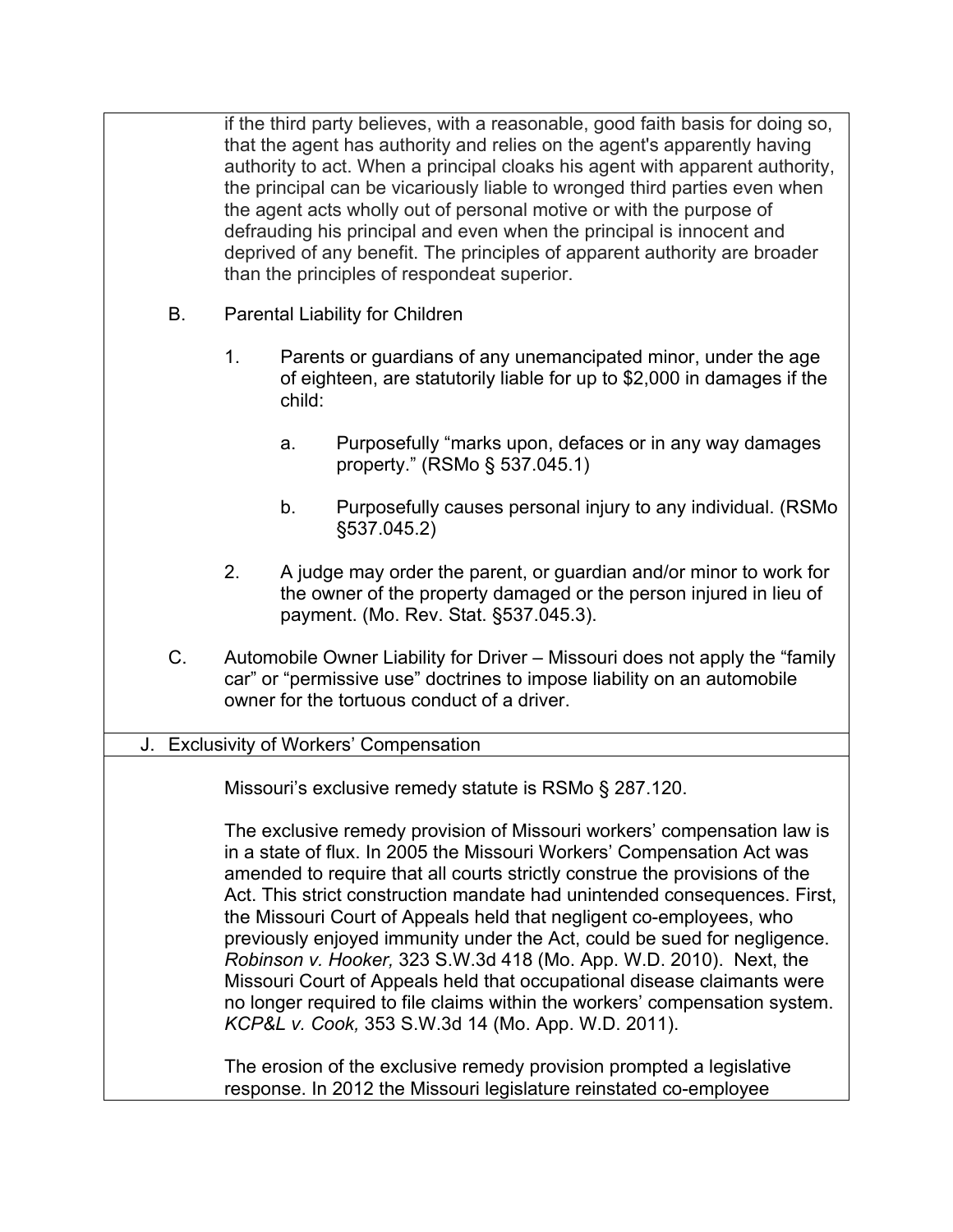immunity under the Act, but it failed to place occupational disease claims back within the Act's exclusive coverage. Thus, at present, occupational disease claimants can choose to either pursue their claim through the workers' compensation system or sue in civil court. **Damages** A. Statutory Caps on Damages In 2012 the Missouri Supreme Court rewrote the law on damages caps. In *Watts v. Lester E. Cox Med. Ctrs.,* a medical malpractice case, the Court held that statutory caps on damages were unconstitutional as applied to common law claims that predated the Missouri Constitution. 376 S.W.3d 633 (Mo. 2012). The Missouri Constitution provides "that the right of a trial by jury as heretofore enjoyed shall remain inviolate." In light of this language, the Court held that statutory caps are unenforceable for claims like medical malpractice, which existed before the adoption of the Missouri Constitution. On the other hand, for statutorily created causes of action, like wrongful death, damages caps are still enforceable. See RSMo § 538.210 Punitive Damages – Missouri statute provides that no award of punitive damages against any defendant shall exceed the greater of \$500,000 or five times the net amount of the judgment awarded to the plaintiff against the defendant. (RSMo § 510.265). B. Compensatory Damages for Bodily Injury Compensatory damages are measured by the loss or injury sustained. There must be a wrong done to one person by another *and* a consequent injury or loss to permit recovery because of the wrong committed. Even though the law may presume damages in some cases and allow a nominal recovery, there must be a real injury to sustain a substantial recovery. The ultimate test for damage is whether the award will fairly and reasonably compensate the plaintiff for the injuries. In regards to medical expenses, there exists a rebuttal presumption that the amount actually paid to the healthcare provider represents the value of the treatment. (RSMo § 490.715). Section 490.715 also provides the procedure for rebutting this presumption: "Upon motion of any party, the court may determine, outside the hearing of the jury, the value of the medical treatment rendered based upon additional evidence, including but not limited to: (a) the medical bills incurred by a party; (b) the amount actually paid for medical treatment rendered to a party; (c) the amount or estimate of the amount of medical bills not paid which such party is obligated to pay to any entity in the event of recovery." C. Collateral Source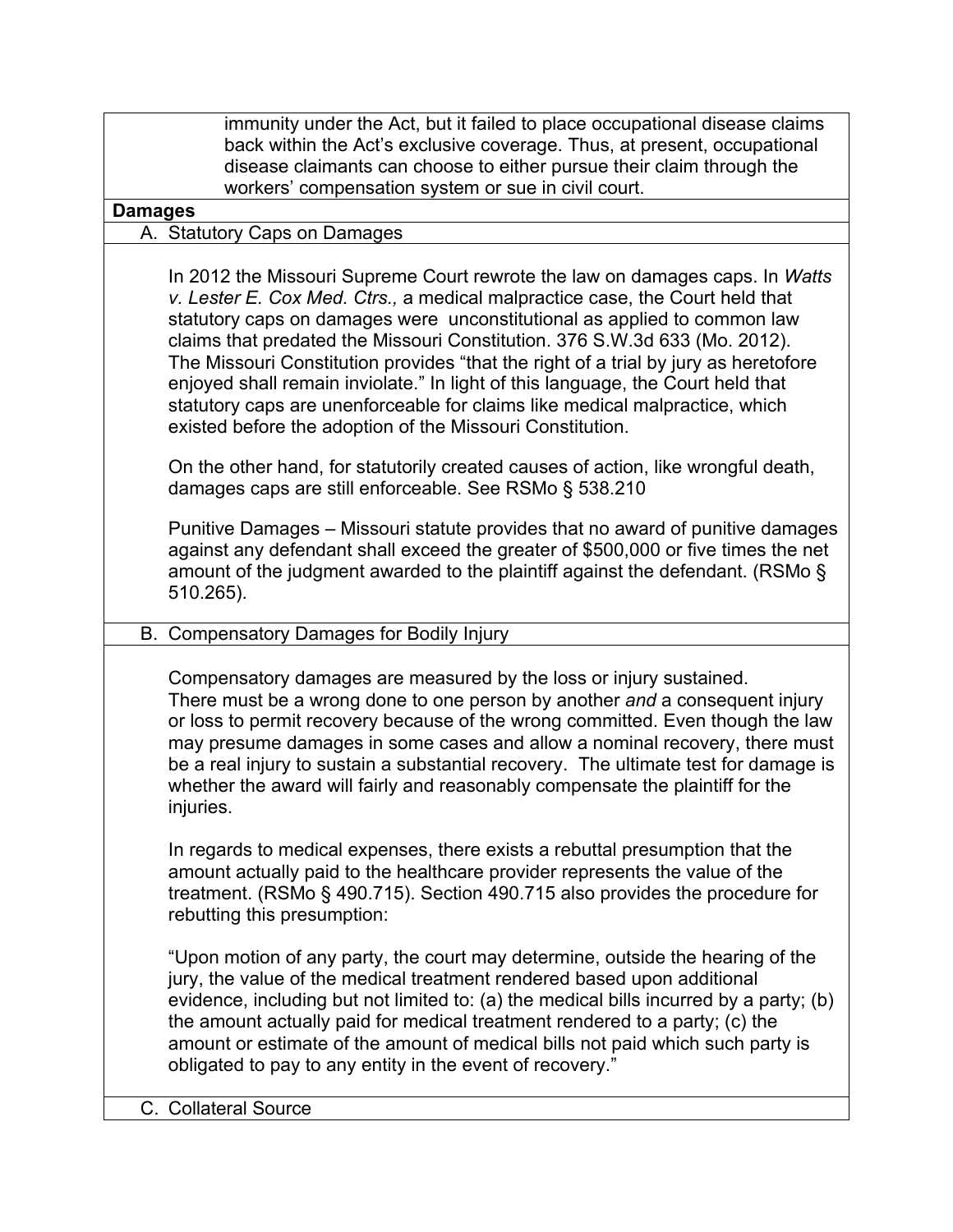Generally, collateral source evidence is inadmissible, with a few exceptions.

Missouri statute provides:

If prior to trial a defendant or his or her insurer or authorized representative, or any combination of them, pays all or any part of a plaintiff's special damages, the defendant may introduce evidence that some other person other than the plaintiff has paid those amounts. The evidence shall not identify any person having made such payments.

(RSMo § 490.715).

D. Pre-Judgment/Post judgment Interest

Missouri's pre-judgment interest statute is RSMo § 408.040. In all nontort actions, interest is allowed at a rate of nine percent per annum from the date judgment is entered until satisfaction. In tort actions, interest is allowed at the federal funds rate plus five percent per annum from the date of judgment until satisfaction.

Section 408.040 also permits prejudgment interest when the amount of the judgment exceeds the amount demanded before trial. Prejudgment interest is calculated ninety days after the demand or offer was received. The demand must be in writing and sent by certified mail. The Missouri Supreme Court has declined to award interest where a party failed to send demand by certified mail as prescribed by the statute. *Emery v. Carnahan,* 159 S.W.3d 387, 403 (Mo. banc 1998). Moreover, in making a demand under section 408.040 practitioners are cautioned to distinguish multiple claims and apportion the demand accordingly. Failure to do so may result in denial of a claim for prejudgment interest. *McCormack v. Capital Electric Const. Co.,* 159 S.W.3d 387, 403 (Mo. App. W.D. 2004).

Courts will include punitive damages in determining whether a judgment exceeds a claimant's settlement offer or demand. *Werremeyer v. K.C. Auto Salvage Co.,* 134 S.W.3d 633, 636-37 (Mo. banc 2004).

From a practical standpoint, defendants are not rewarded for promptly rejecting a plaintiff's offer of settlement. Defendants are better off allowing the offer to remain open for 90 days because prejudgment interest only runs from the expiration of the 90-day period or upon rejection of a demand offer made without a counter-offer.

E. Damages for Emotional Distress

Damages for emotional distress are recoverable under Missouri law for the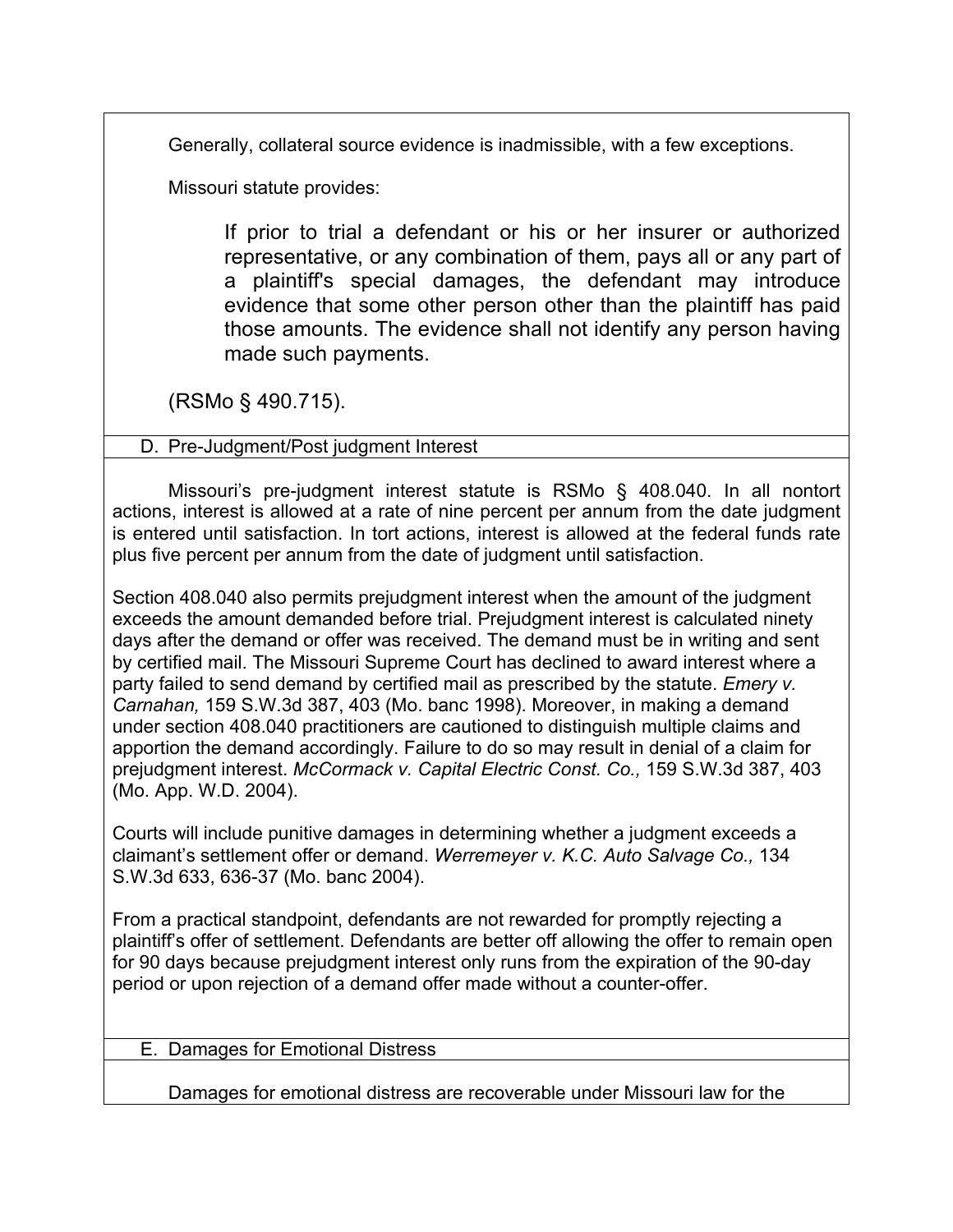negligent infliction of emotional distress and for intentional infliction of emotional distress. Otherwise, emotional distress, in general, is recoverable as an element of damages in many separate causes of action. *See Schumann v. Mo. Highway & Transp. Comm'n,* 912 S.W.2d 548, 554 (Mo. App. W.D. 1995) ("lost enjoyment of life is a compensable element of general damages in a personal injury case"). But if the cause of action allows only for pecuniary damages, damages for emotional distress are not available under it. *See State ex rel. BP Prods. N. Am. Inc. v. Ross,* 163 S.W.3d 922, 929 (Mo. banc 2005). Aside from negligent infliction of emotional distress, the Missouri Approved Jury Instuctions do not contain a verdict-directing instruction for claims of emotional distress. Therefore, damages for emotional distress are generally calculated under the general principle of compensatory damages that will fairly and justly compensate the plaintiff for damages caused by the defendant.

## F. Wrongful Death and/or Survival Action Damages

RSMo 537.090 specifically allows for the recovery of pecuniary losses suffered by reason of the death. If the proper party plaintiffs demonstrate reasonable probability of pecuniary benefit from the continued life of the decedent, they are entitled to recover. *Domijan v. Harp,* 340 S.W.2d 728, 734 (Mo. 1960). The jury has broad discretion in calculating pecuniary damages and may consider monetary losses of every kind that necessarily result from the death. Factors to be considered by the jury in evaluating pecuniary damages under § 537.090 include financial aid expected to be received from the decedent, which can be shown through evidence of the decedent's: health; character; talents; earning capacity; life expectancy; age; and habits. *Kilmer v. Browning,* 806 S.W.2d 75, 81 (Mo. App. S.D. 1991).

Funeral expenses can be recovered. (RSMo § 537.090).

Noneconomic damages are recoverable. Recovery is permitted for the loss, occasioned by the death, of "the reasonable value of the services, consortium, companionship, comfort, instruction, guidance, counsel, training and support…" (RSMo § 537.090).

Plaintiffs may recover for suffering of the decendent between the time of the injury and death. (RSMo § 537.090). Punitive damages are available when aggravating circumstances are shown.

The Missouri Supreme Court recently upheld the constitutionality of the statutory cap on noneconomic damages against health care providers, but only for statutorily created causes of action, like wrongful death. *Sanders v. Ahmed,* 364 S.W.3d 195 (Mo. 2012).

Survivial actions:

A survival action must be brought by the personal representative of the injured decedent. RSMo § 537.020. If a cause of action for death or personal injury that does not result in death exists, it is sufficient to authorize and require appointment of a personal representative by the probate court upon the written application of one or more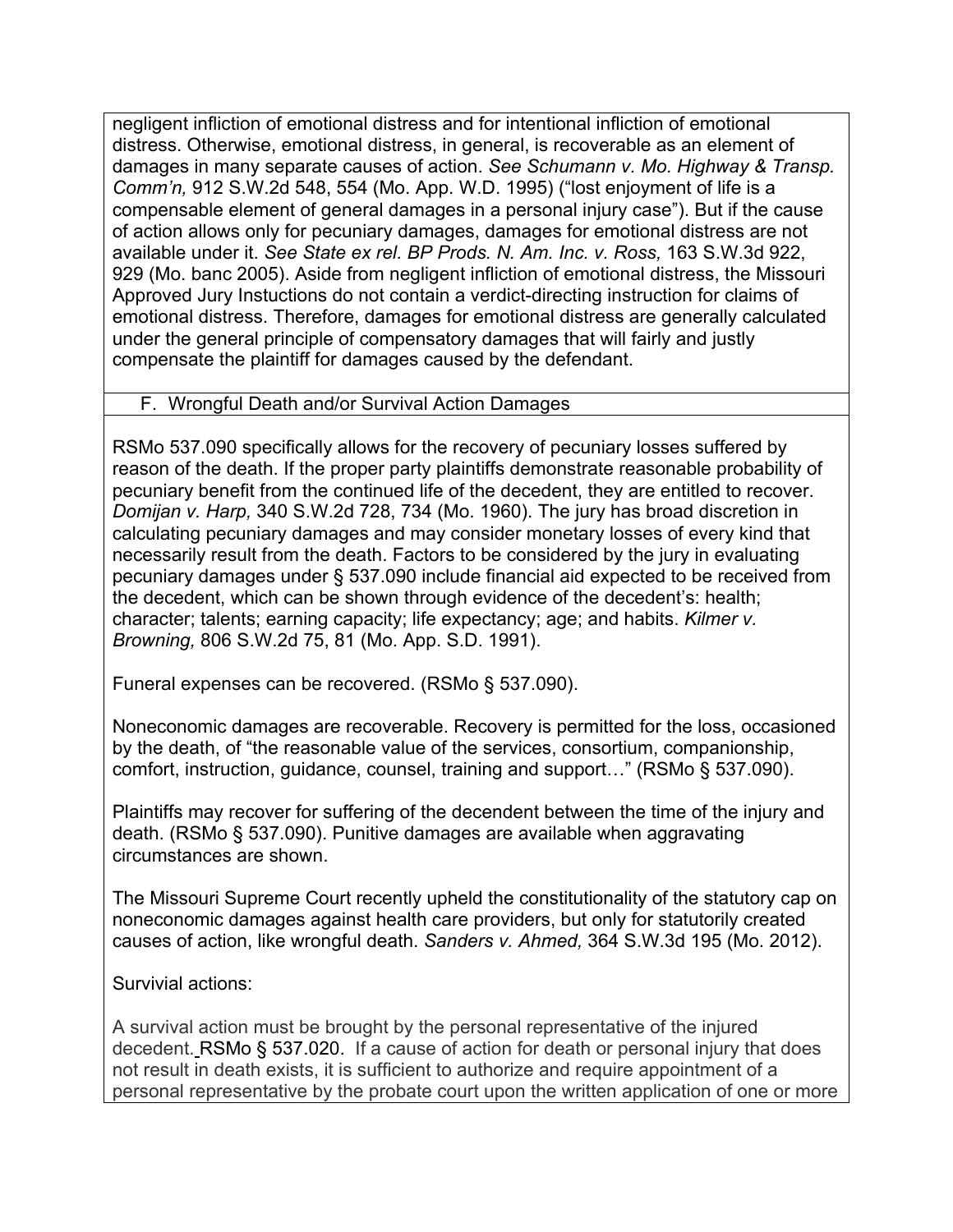of the decedent's beneficiaries. RSMo § 537.020.2. If the decedent is alleged to have been liable for the injury or death of another, the existence of the cause of action is sufficient to authorize and require the appointment of a personal representative upon the written application of any person interested in the cause of action. *Id.*

Although some jurisdictions hold strictly that an action for punitive damages may only be brought the injured party, Missouri law permits the personal representative of decedent's estate to seek punitive damages that the decedent would have been able to seek. The rule is that, when the cause of action for which punitive damages might be recovered survives, the right to punitive damages also survives. *State ex rel. Smith v. Greene,* 494 S.W.2d 55, 60 (Mo. banc 1973).

### G. Punitive Damages

Under Missouri law, punitive damages are intended to punish the defendant and deter similar conduct by the defendant and others. They are not intended to compensate the plaintiff. Punitive damages are not a matter of right. Punitive damages are a matter of discretion. They may not be awarded unless the jury awards actual or nominal damages. Moreover, the trial judge determines whether punitive damages may be submitted under the law and facts in the case before it. The award or denial of punitive damages and their amount are matters entirely within the discretion of the jury. The jury's assessment may not be interfered with unless it plainly appears that there has been an abuse of discretion. An abuse of discretion is an act by the jury so out of all proper proportion to the factors involved that it reveals improper motives or a clear absence of the honest exercise of judgment. RSMo § 510.263 provides that all actions tried before a jury involving punitive damages shall be conducted in a bifurcated trial before the same jury if requested by any party. However, this section does not eliminate the question of punitive damages from the first portion of the bifurcated trial. The issues of actual and punitive damages are both submitted to the jury in the first stage of the proceeding. Then, only if the jury determines that the defendant is liable for punitive damages, is a second hearing held to determine the amount. The issues regarding liability for actual and punitive damages are not heard separately under the statute,. Evidence of the defendant's net worth is admissible during the second stage of the trial. Within the time for filing a motion for new trial, a defendant may file a post-trial motion requesting the amount awarded by the jury as punitive damages be credited by the court with amounts previously paid by the defendant for punitive damages arising for causes of action for libel, slander, assault, battery, false imprisonment, criminal conversion, malicious prospection or fraud.

Moreover, even if RSMo. § 510.263 does not apply to a particular action, the trial court can grant a defendant's request for bifurcated trial by separating the punlitive damagd issued for separate presentation to the jury under Rule 66.02[6] *See Bradshaw v. Deming*, 837 S.W.2d 592 (Mo.App. W.D. 1992), *Thornbrugh v. Poulin*, 679 S.W.2d 416 (Mo.App. S.D. 1984), *Mitchell v. Pla-Mor, Inc.,* 361 Mo. 946, 237 S.W.2d 189 (1951),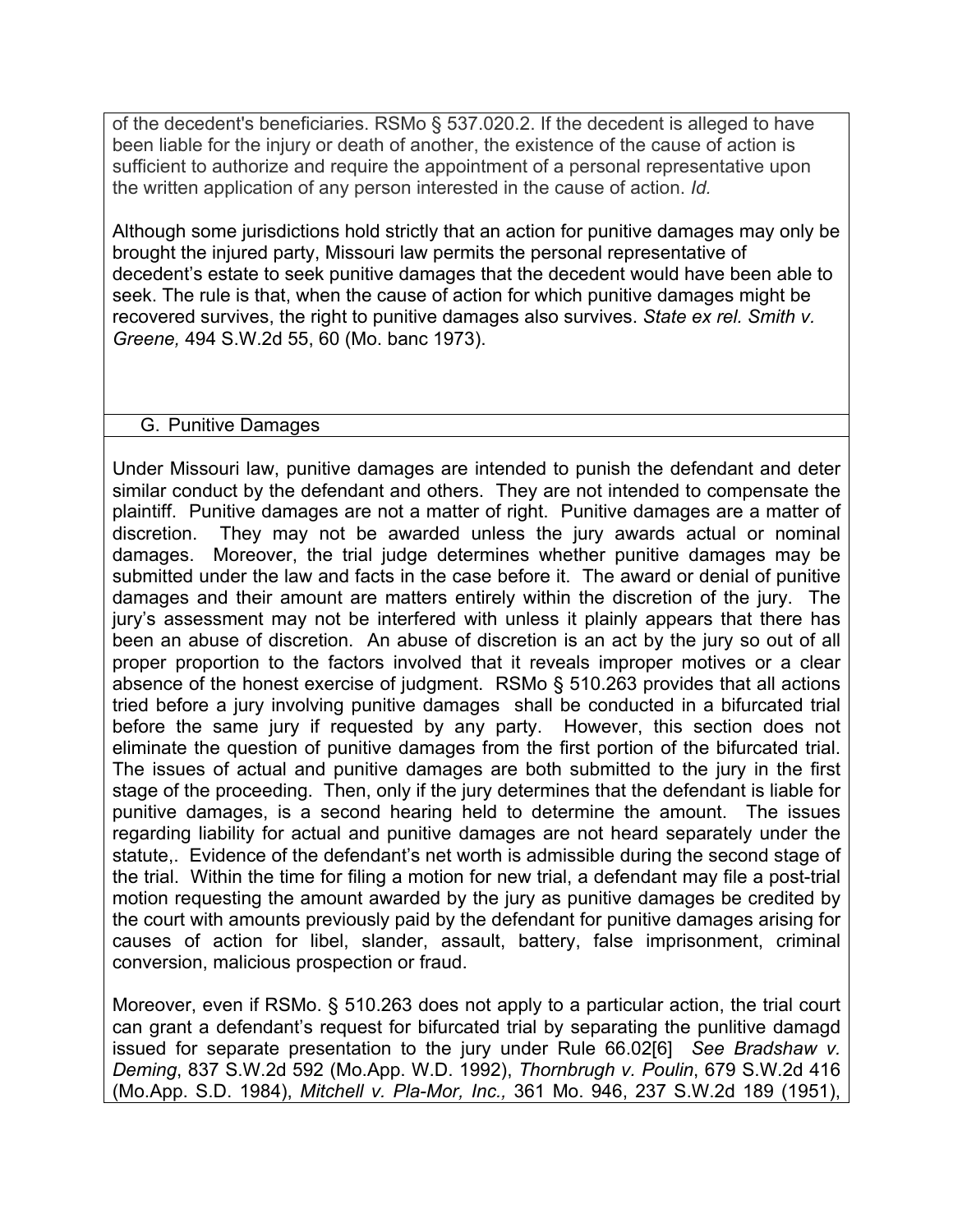and *Wolf v. Goodyear Tire and Rubber Co.*, 808 S.W.2d 868 (Mo.App. W.D. 1991).

H. Diminution in Value of Damaged Vehicle

The general measure of damages for damage to or destruction of personal property is the difference in fair market value of the property immediately before and immediately after the event causing the damage. This is known as the "diminution in value" test. *Carnell v. Dairyman's Supply Co.,* 421 S.W.2d 775 (Mo. 1967). For example, one way to determine the measure of damages in an automobile collision case is to calculate the difference in value of the car before and after the collision. If the property cannot be restored to its fair market value before the damage occurred, the measure of damages is the difference in fair market value before the damage and after the repair, plus the cost of repair. Another way to arrive at the same result is to say that the plaintiff is entitled to recover both the cost of repairing the item and the difference in its fair market value before the damage and after the repairs are done. *Rook v. John F. Oliver Trucking Co.,* 556 S.W.2d 200 (Mo. App. E.D. 1977).

 "Fair market value," for purposes of calculating the amount of damage to personal property, "refers to the price the property would bring if sold by a willing seller to a willing buyer who is under no compulsion to buy." *Sharaga v. Auto Owners Mut. Ins. Co.,* 831 S.W.2d 248, 253 (Mo. App. W.D. 1992). In the case of goods held as stock for resale and not for consumption, the measure of damages is computed as the difference between the wholesale fair market value of the merchandise after the loss or destruction and the wholesale market value and delivery costs immediately before the loss or destruction occurred. *Farer v. Benton,* 740 S.W.2d 676 (Mo. App. E.D. 1987).

# Loss of Use of Motor Vehicle

In addition to being entitled to damages as measured by the "diminution in value" or "cost of repairs" tests, the owner of damaged personal property may be entitled to damages for the loss of the use of the property while it remains unrepaired. *Stallman v. Hill,* 510 S.W.2d 796 (Mo. App. W.D. 1974). Loss-of-use damages are limited to the period of time reasonably required for repair, which is the time required by the exercise of proper diligence to secure repair. *Crank v. Firestone Tire & Rubber Co.,* 692 S.W.2d 397 (Mo. App. W.D. 1985). The claimant has the burden of proof with respect to the issue of reasonableness of time. Stallman, 510 S.W.2d at 798.

Loss-of-use damages are generally measured by the fair market rental value of the property involved. *Johnson v. Linder,* 618 S.W.2d 265 (Mo. App. E.D. 1981). The plaintiff's evidence regarding loss of use must not be speculative but rather must bring the issue outside the realm of conjecture or speculation. The evidence must be sufficient that a just or reasonable estimate can be drawn. In addition, claimants have a duty to mitigate loss-of-use damages because claimants must not unreasonably delay in having the property repaired. If unreasonable delay is found, the claimant will not be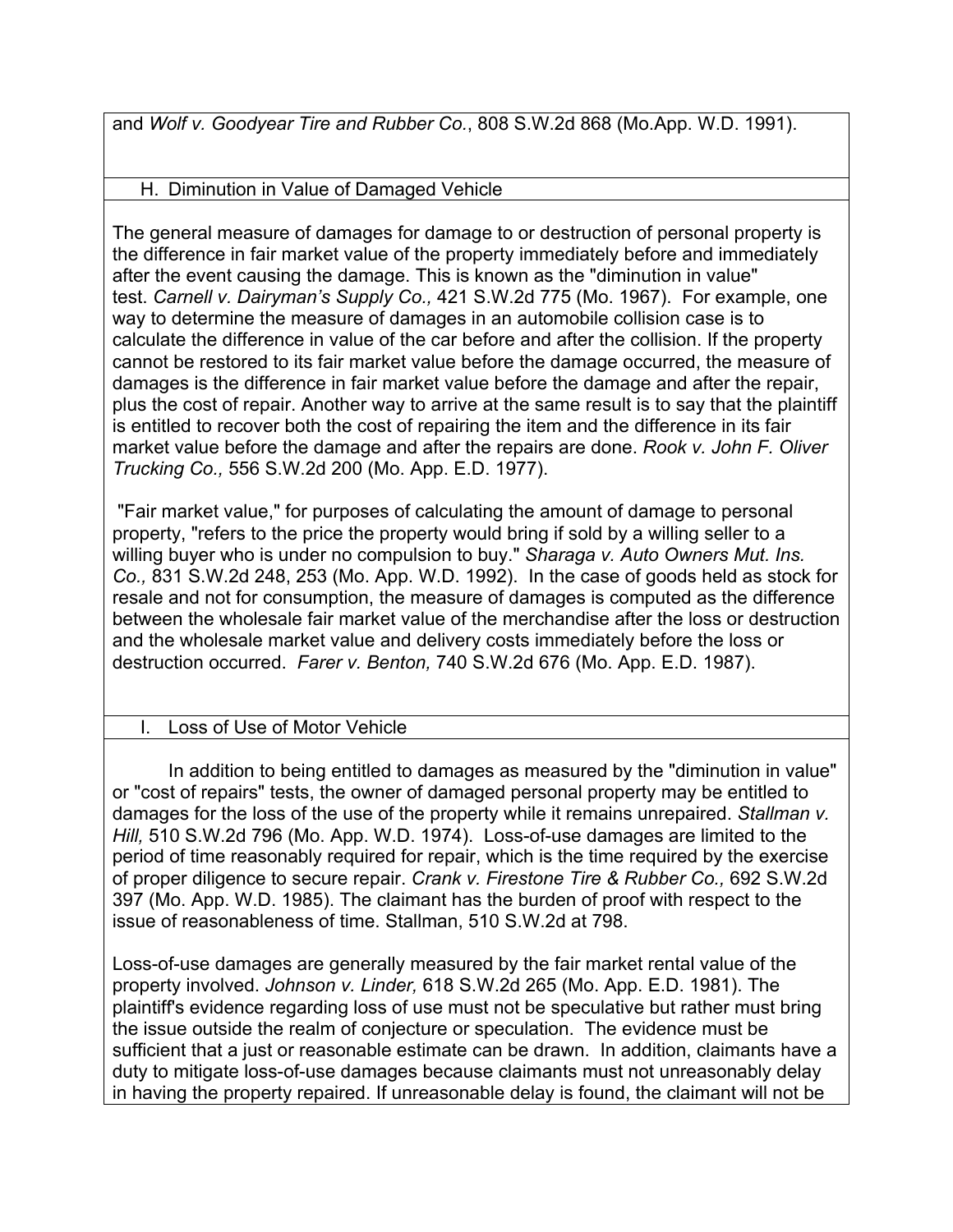awarded for loss of use during the period of time beyond the time that is deemed reasonable. Stallman, 510 S.W.2d at 798-99. But the property owner is not bound by the original time estimate for repairs when further damage is found during the repair process.

## **Evidentiary Issues**

### A. Preventability Determination

Although there does not appear to be a Missouri case directly on point, existing Missouri case law suggests that a court would analyze a "preventability" investigation as a "subsequent remedial measure." See *Cupp v. AMTRAK,* 138 S.W.3d 766, 776 (Mo. App. E.D. 2004). Under Missouri law, evidence of subsequent remedial measures is inadmissible in negligence actions. *Id.* The policy behind such a rule is twofold: (1) if precautions taken after the accident could be used as evidence of previous improper conditions, no one, after an accident, would make improvements; and (2) subsequent changes are irrelevant to establish what the previous condition was. *Id.* The public policy rationale for excluding evidence of post-accident remedial measures does not apply if the measures in question were planned, provided for, or undertaken prior to the accident. *Id.* Thus, evidence of a post-accident investigation may be admissible where it is offered to prove that the defendant was aware of the alleged danger prior to the accident. See *id.* 

Evidence of a remedial measure may be admissible if it tends to prove the feasibility of precautionary measures that could have been taken. *Loyd v. Ozark Elec. Coop., Inc.,* 4 S.W.3d 579 (Mo. App. S.D. 1999). However, such evidence is likely inadmissible where the defendant makes no claim that the allegedly dangerous condition at the time of the accident could not have been made safer. *Fletcher v. City of Kansas City,* 812 S.W.2d 562 (Mo. App. W.D. 1991).

## B. Traffic Citation from Accident

"It has been the consistent rule in Missouri that evidence that a traffic citation was or was not issued is inadmissible in a negligence case because it is prejudicial and brings before the jury a false issue." *McNabb v. Winkelmann,* 661 S.W.2d 825, 827 (Mo. App. E.D. 1983). However, in the event that the driver previously pleaded guilty to a traffic citation, the plea of guilty is admissible to impeach the credibility of the driver in a subsequent case. See RSMo § 491.050; *Hacker v. Quinn Concrete Co.*, 857 S.W.2d 402, 414 (Mo. App. W.D. 1993).

C. Failure to Wear a Seat Belt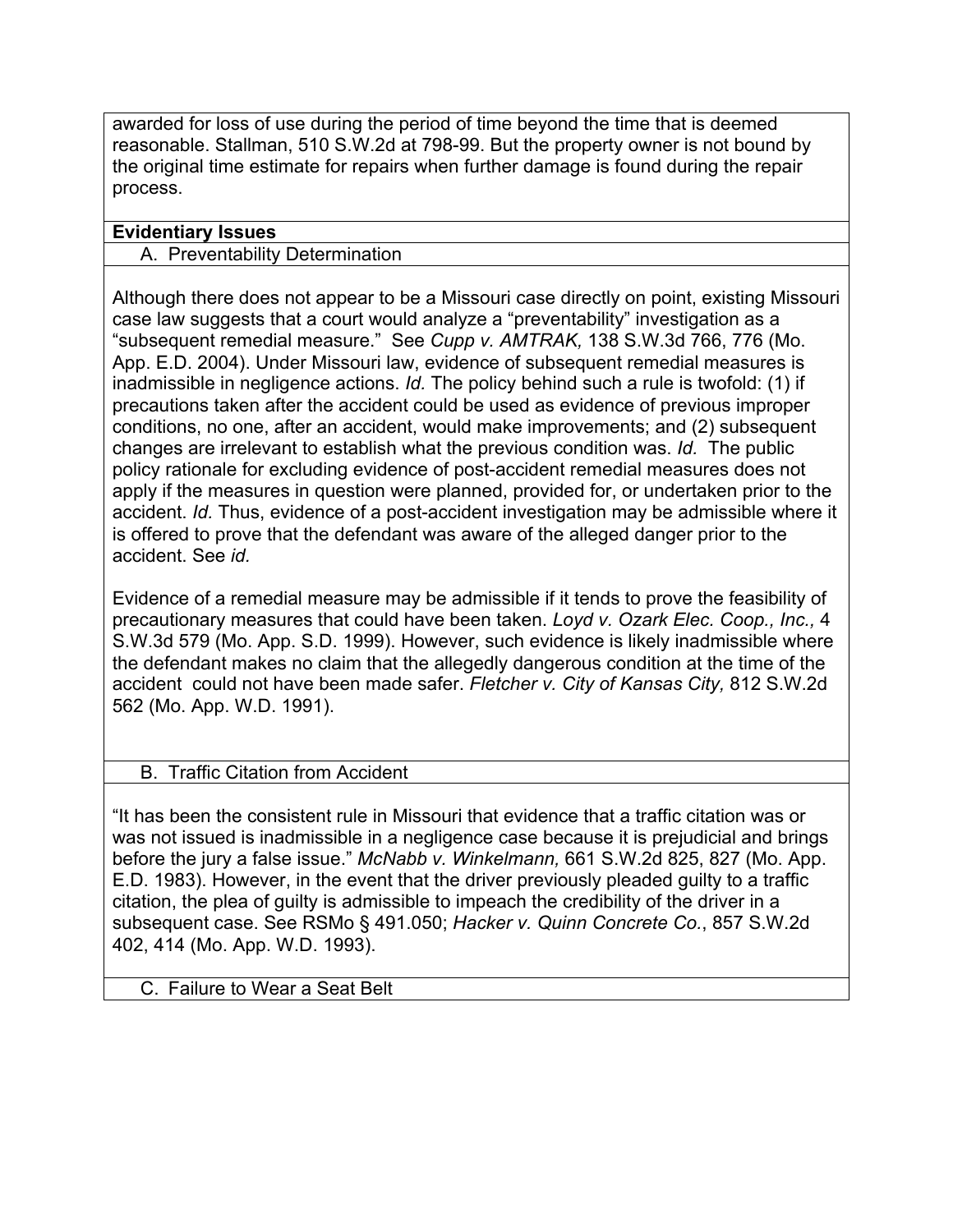RSMo § 307.178 requires the use of a seatbelt for most front seat occupants of passenger cars. However, § 307.178.3 sharply limits the degree to which evidence of failure to obey this law may be used against the injured motorist:

In any action to recover damages arising out of the ownership, common maintenance or operation of a motor vehicle, failure to wear a safety belt in violation of this section shall not be considered evidence of comparative negligence.

At most, a defendant can use this evidence, under some circumstances, to mitigate damages, but by no more than one percent of the amount awarded. § 307.178.3(2).

## D. Failure of Motorcyclist to Wear a Helmet

Pursuant to RSMo § 302.020.2, every person operating or riding as a passenger on a motorcycle upon any highway shall wear protective headgear at all times the vehicle is in motion. The failure of a motorcyclist to wear protective headgear, where such a duty exists, or the failure to properly secure protective headgear, may be admissible on the issue of comparative fault. See *Talley v. Swift Transp. Co.,* 320 S.W.3d 752, 755-756 (Mo. App. W.D. 2010).

## E. Evidence of Alcohol or Drug Intoxication

The Missouri Supreme Court has held that evidence of intoxication is relevant and material to a witness's ability to see, hear, perceive, and observe as well as when it is pleaded as an independent act of negligence. *Rodriguez v. Suzuki Motor Corp.*, 936 S.W.2d 104(Mo. banc 1996). Attorneys should also be aware of *Hosto v. Union Electric Co.*, 51 S.W.3d 133 (Mo. App. E.D. 2001). In *Hosto*, the court refused to allow evidence of alcohol consumption of the plaintiffs' decedent to show comparative fault. The court upheld the trial court exclusion of the evidence on the ground that there was no evidence that the decedent had consumed alcohol on the day of the accident.

## F. Testimony of Investigating Police Officer

A police officer, like any other witness, may testify regarding appropriate matters. The officer's personal opinions about the cause of the collision are inadmissible. *Ryan v. Campbell '66' Express*, 304 S.W.2d 825 (Mo. banc 1957). But an officer may give testimony concerning things that he or she is trained to do, such as identifying marks on the road as skid marks, or measurement of tire marks. See *Penn v. Hartman*, 525 S.W.2d 773 (Mo. App. E.D. 1975). Even when a police officer may be qualified as an expert witness in an auto injury case, hearsay statements on which the officer based his opinion are generally inadmissible. See *Edgell v. Leighty*, 825 S.W.2d 325 (Mo. App. S.D. 1992).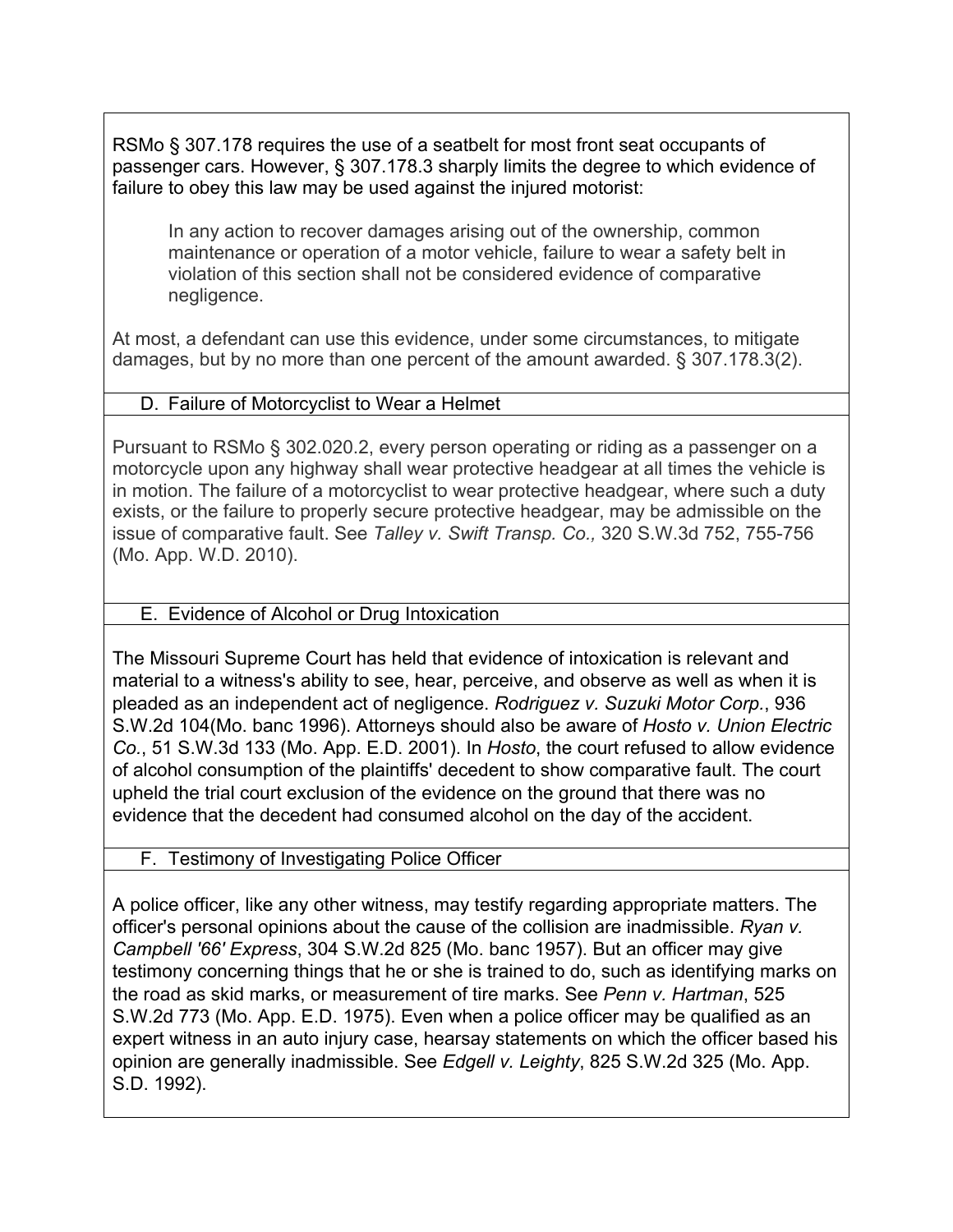A police officer may not testify about whether or not he issued a citation to a driver. *Hacker v. Quinn Concrete Co.,* 857 S.W.2d 402, 407 (Mo. App. W.D. 1993).

### G. Expert Testimony

If a trier of fact lacks the scientific, technical, or other specialized knowledge to understand specific evidence, a witness possessing knowledge, skill, experience, training, or education with regard to that evidence may testify as an expert. RSMo § 490.065. The court must consider whether the facts and data that the expert relies on "are of a type reasonably relied on by experts in that field or if the methodology is otherwise reasonably reliable." *State Bd. of Registration for the Healing Arts v. McDonagh*, 123 S.W.3d 146, 157 (Mo. banc 2003). If the court finds that the testimony does not meet this standard, the testimony is inadmissible. *Id.*

In at least one case the Missouri Supreme Court held that basic issues in automobile crashes, like the point of impact and the position of the vehicles in the roadway, are not appropriate subjects for expert testimony. *Housman v. Fiddyment*, 421 S.W.2d 284, 292 (Mo. banc 1967). These issues "are routinely decided by Missouri juries without the aid of expert witnesses" because "nearly all jurors are experienced motorists." *Id.*

## H. Collateral Source

Pursuant to RSMo § 490.715, evidence of collateral sources is generally inadmissible. However, if prior to trial a defendant or his insurer pays all or part of a plaintiff's special damages, the defendant may introduce evidence that some person other than plaintiff paid those amounts. § 490.715.2. The evidence shall not identify the person having made such payments. *Id.* If the defendant introduces evidence that it has already paid part of plaintiff's damages, the defendant waives any right to a credit against the ultimate judgment, if any. § 490.715.3.

#### I. Recorded Statements

Out-of-court statements of persons who are not parties may be admitted as exceptions to the hearsay rule when the person making the statement is unavailable to testify at trial and at least one of the following is true: (1) prior testimony under oath; (2) statements against the declarant's interest; (3) statements made under belief of impending death ("dying declarations"); or (4) statements concerning personal or family history.

Of course, the primary requirement is that the person be unavailable. Although at one time the only recognized unavailability was the death of the declarant--the ultimate unavailability--there are now myriad situations in which the declarant has been held to be unavailable, thus making the hearsay evidence admissible under these exceptions. The formal test is "that whenever the testimony of the witness is unavailable as a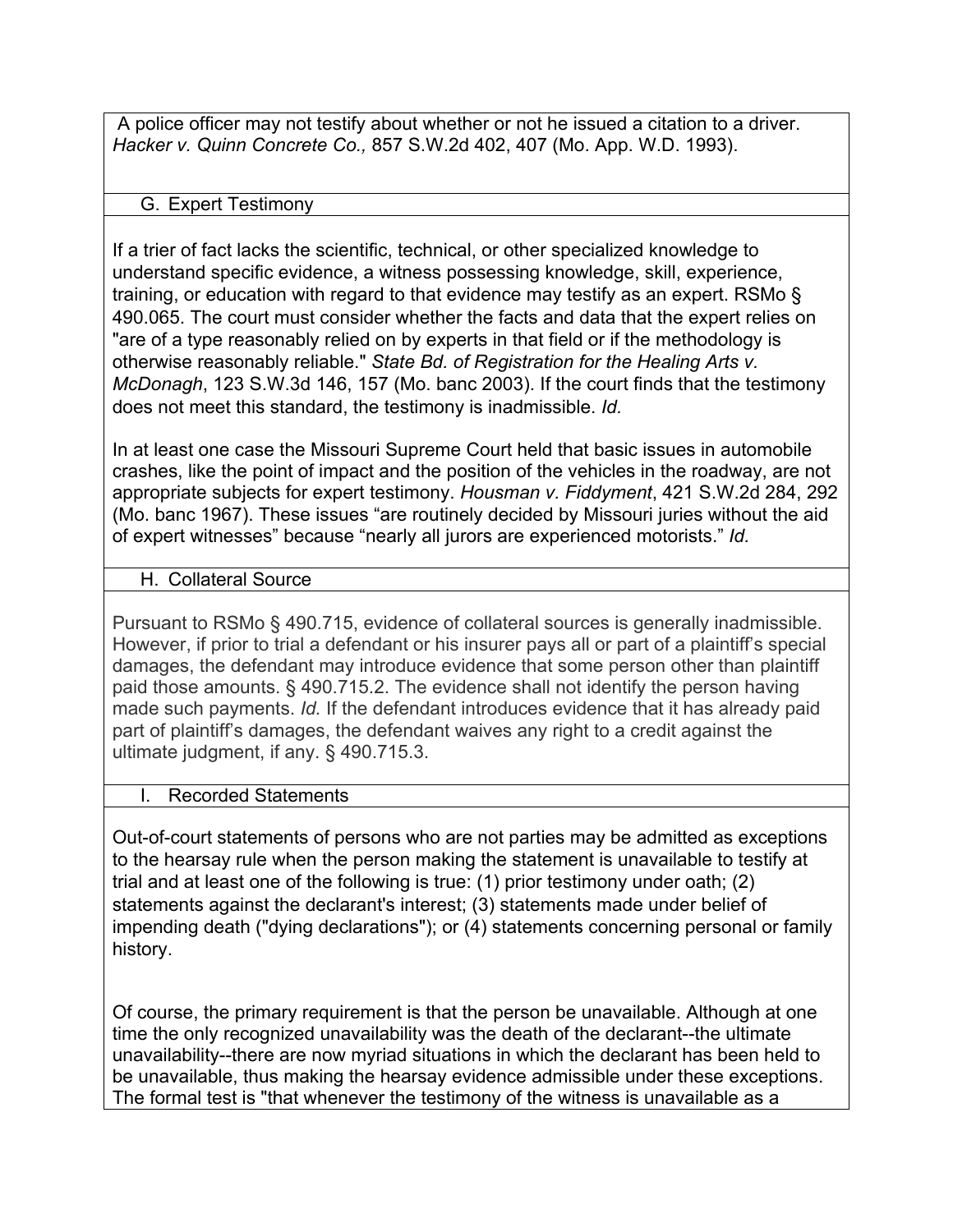practical proposition, his declaration should be received." *Sutter v. Easterly*, 189 S.W.2d 284, 295 (Mo. 1945).

### J. Prior Convictions

RSMo § 491.050 provides any prior criminal convictions may be proved to affect the credibility of witness in a civil or criminal case.

### K. Driving History

A certified copy of an individual's driving record is admissible in evidence in all Missouri courts. RSMo § 302.312.2.

Missouri adheres to the majority rule that substantive character evidence is only admissible in criminal cases. See *Haynam v. Laclede Eled. Coop., Inc.*, 827 S.W.2d 200, 205 (Mo. banc 1992). As such, evidence in a civil case that a driver had a good driving record is generally inadmissible. *Williams v. Bailey,* 759 S.W.2d 394, 396 (Mo. App. S.D. 1988). "The fact that Bailey was previously a good driver or a good person does not tend to establish that he was not negligent at the time the fatal accident occurred, and evidence of his prior good record was therefore inadmissible." *Id.* 

### L. Fatigue

There is scant Missouri case law regarding the admissibility of evidence of fatigue and hours of service violations. At least in the context of FELA, the Missouri Court of Appeals has held that an hours of service violation may support a claim against the railroad for negligence per se. See *Bailey v. Norfolk & W. Ry.*, 942 S.W.2d 404 (Mo. App. E.D. 1997).

#### M. Spoliation

"Spoliation" is the intentional destruction, mutilation, alteration or concealment of evidence. *Fisher v. Bauer Corp.*, 239 S.W.3d 693, 701 (Mo. App. E.D. 2007). In Missouri, if a party has intentionally spoliated evidence, indicating fraud and a desire to suppress the truth, that party is subject to an adverse evidentiary inference. *Id.*  However, Missouri has not recognized spoliation, either intentional or negligent, as the basis for tort liability against either a party or a non-party to the action in which the evidence was to be used.

## **Settlement**

A. Offer of Judgment

Missouri Rule of Civil Procedure 77.04 provides that a party who is defending against a claim may, at any time more than 30 days before trial, serve a written offer allowing the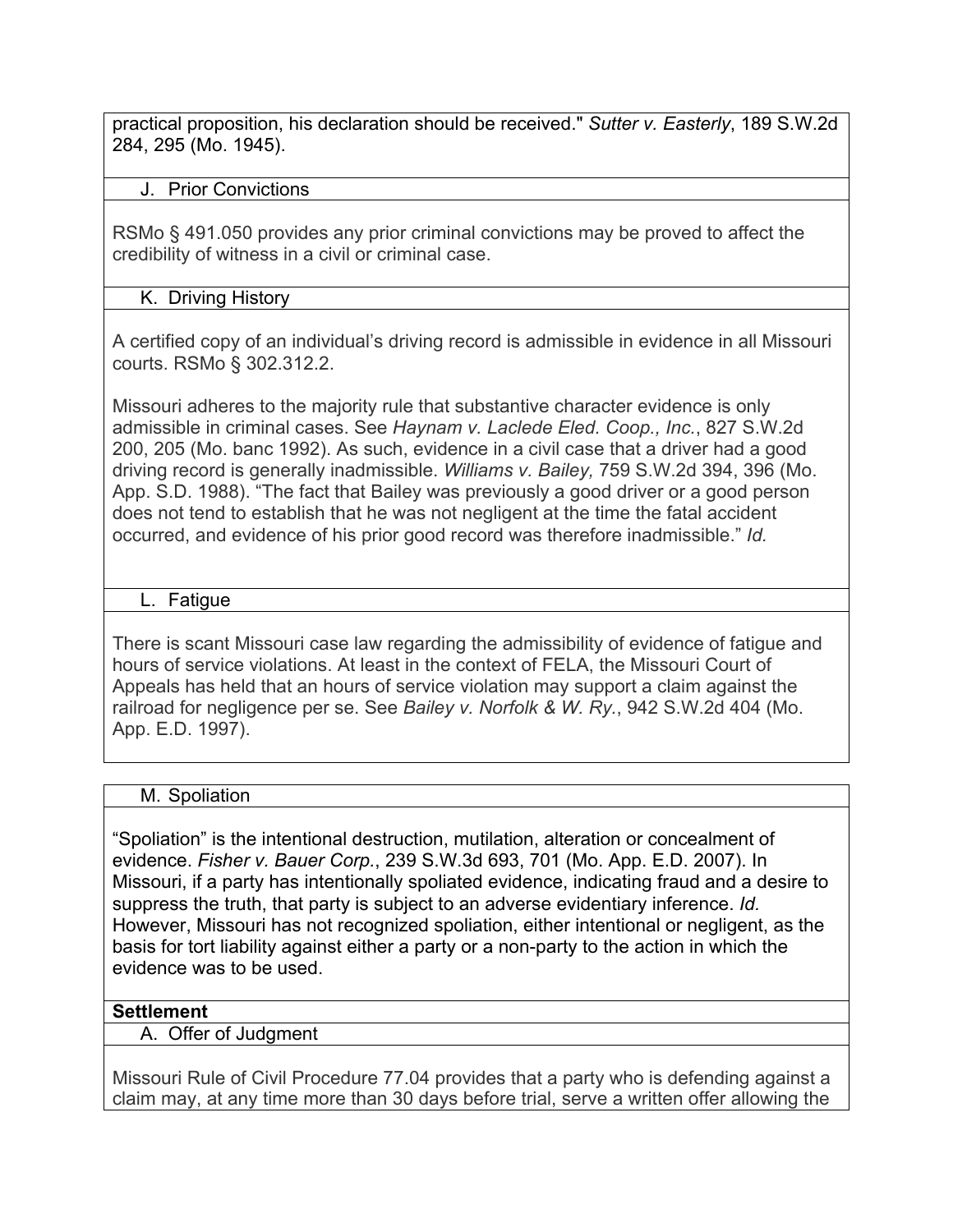plaintiff(s) to take judgment against the defendant for money or property or to such effect as outlined in the offer, plus costs accrued to date. Inclusion of costs in the offer is necessary for it to be valid. If the offer is not accepted and the claimant does not obtain a judgment more favorable than the offer, the costs incurred after service of the offer are taxed against the claimant. Therefore, to be an effective settlement tool, an offer of judgment must be served before significant discovery expenses, which will be taxed as court costs, are incurred. As a practical matter, an offer of judgment made after all of the discovery has taken place may have some psychological value and probably ensures that the offer will be communicated to the client, but there is no penalty in rejecting the offer other than in the taxing of costs as discussed above.

#### B. Liens

A Missouri hospital or clinic, supported in whole or in part by charity, may acquire a lien for the reasonable cost of services upon the personal injury claim of a person admitted to the hospital under RSMo §§ 430.230 and 430.235. The lien is not valid in workers' compensation claims. For the lien to be effective, RSMo § 430.240 requires that written notice be sent by registered mail with return receipt requested to the tortfeasor and the tortfeasor's insurance carrier, if known, before the payment to the injured party.

Under Missouri's workers' compensation law, "the employer shall be subrogated to the right of the employee" in claims in which a third person is liable to the employee. RSMo § 287.150.1. Section 287.150.3 provides that "any part of the recovery paid to the employee [after the employer's subrogation interest has been satisfied] . . . shall be treated by [the employee] as an advance payment by the employer on account of any future installments of compensation." The Second Injury Fund, RSMo § 287.220.1, also acquires this same right of subrogation under the statute. The employer's share of the proceeds is prorated. The employer is obligated to pay its "proportionate share of the expenses of the recovery, including a reasonable attorney fee." *Ruediger v. Kallmeyer Bros. Serv.*, 501 S.W.2d 56, 57 (Mo. banc 1973). An employer's negligence--such as the violation of explicit Missouri safety statutes--does not cause the employer to forfeit its subrogation rights under § 287.150. *Akers v. Warson Garden Apartments*, 961 S.W.2d 50, 55 (Mo. banc 1998).

In regards to Medicaid, RSMo § 208.215.1 states that the Department of Social Services is subrogated to the rights of a recipient of Medicaid assistance. Section 208.215.2 further authorizes the Department of Social Services to maintain an action "in the name of the state of Missouri against the person" liable to the Medicaid recipient.

## C. Minor Settlement

Missouri Rule of Civil Procedure 52.02(n) provides that the powers and duties a next friend, guardian, or guardian ad litem is to exercise for minors and incompetents are those set forth in the Missouri statutes, including but not limited to: employment of an attorney (RSMo § 507.182); power to settle claims (RSMo § 507.184); power to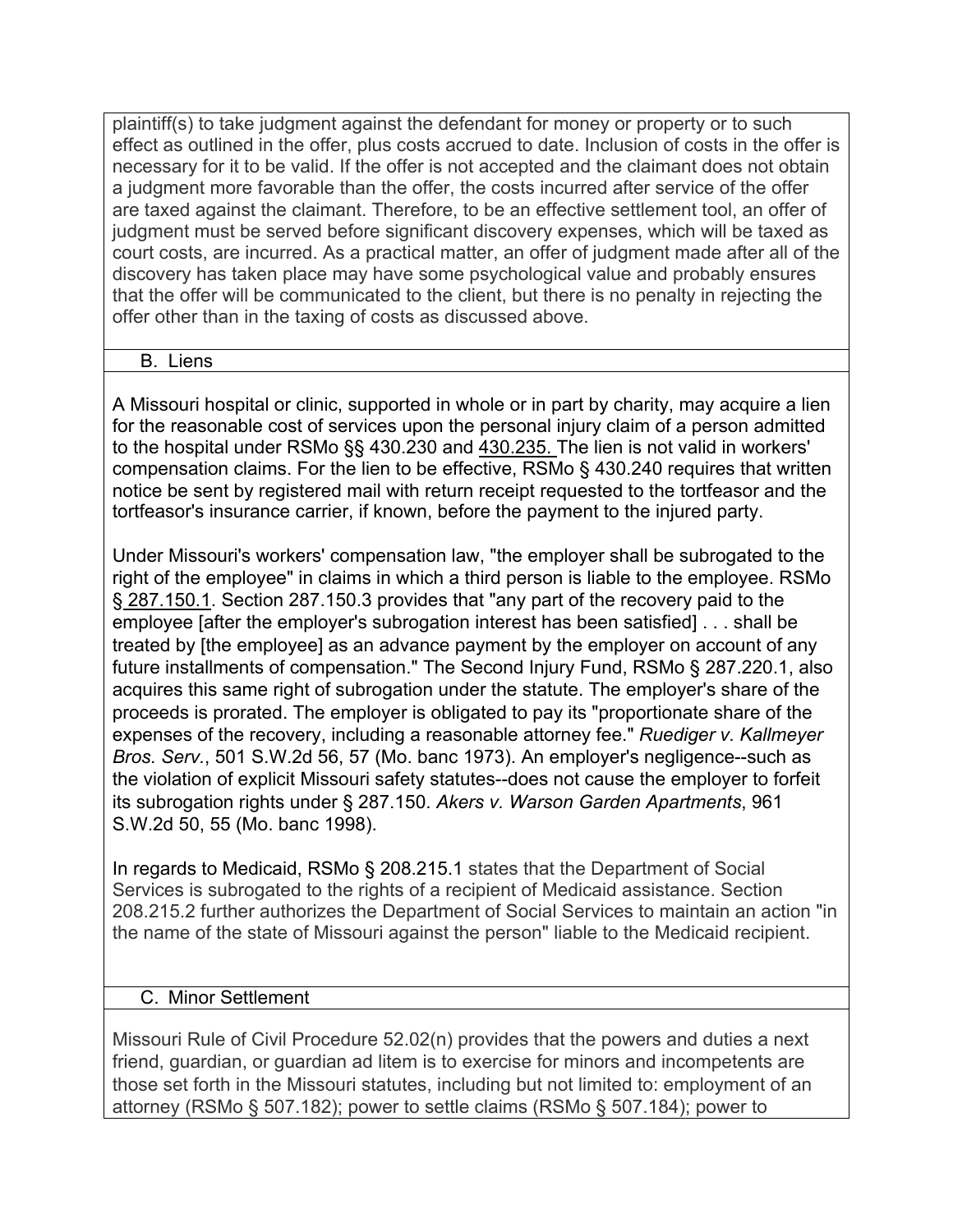substitute conservator for next friend or guardian ad litem (RSMo § 507.186); and disposition of proceeds (RSMo § 507.188). The authority for next friends, conservators, guardians, and guardians ad litem to settle claims for minors is set forth in RSMo § 507.184. Missouri Rule of Civil Procedure 52.02(n) makes the statute applicable to settlement of incompetents' claims.

A representative, with court approval, may waive a jury and submit all issues to the court for determination, including the proposed settlements. § 507.184.1. A representative of a minor may enter into contracts to settle claims; the settlements are subject to court approval. § 507.184.2. Although a settlement is often reached before the filing of suit for an injured minor, a friendly suit is required for the court to approve the settlement.

### D. Negotiating Directly With Attorneys

Under Missouri law, claims professionals are permitted to negotiate settlement directly with attorneys. The acts of an adjuster acting within the apparent scope of her authority are binding upon the insurance company. See *Goralink v. United Fire & Cas. Co.,* 240 S.W.3d 203, 209 (Mo. App. E.D. 2007). "[T]he facts and circumstances in a case can properly create a reasonable inference that an adjuster had the authority to adjust, settle, and bind the insurer." *Id.* 

However, claims professionals should be weary of running afoul of Missouri's prohibition against the unauthorized practice of law. A claims professional, of course, cannot file pleadings or otherwise practice law. See *Risbeck v. Bond*, 885 S.W.2d 749, 750 (Mo. App. S.D. 1994).

## E. Confidentiality Agreements

Under Missouri law, confidentiality agreements are valid and enforceable. A confidentiality provision, along with the other terms of a settlement agreement, can be enforced by filing with the court a motion to enforce settlement.

#### F. Releases

Because a release is a contract it is governed by general principles of contract law. *Andes v. Albano*, 853 S.W.2d 936, 941 (Mo. banc 1993). In addition, it will act as an affirmative defense. *Warren v. Paragon Techs. Group, Inc.*, 950 S.W.2d 844(Mo. banc 1997). Generally speaking, a valid release is an absolute bar to all claims covered by the release. *Sohn v. Show Petroleum Inc.*, 581 F. Supp. 23 (E.D. Mo. 1984).

A general release disposes of the entire subject matter or cause of action involved. *Blackstock v. Kohn,* 994 S.W.2d 947, 954 (Mo. banc 1999). Any questions regarding the scope and extent of a release are to be determined according to what may fairly be said to have been within the contemplation of the parties at the time the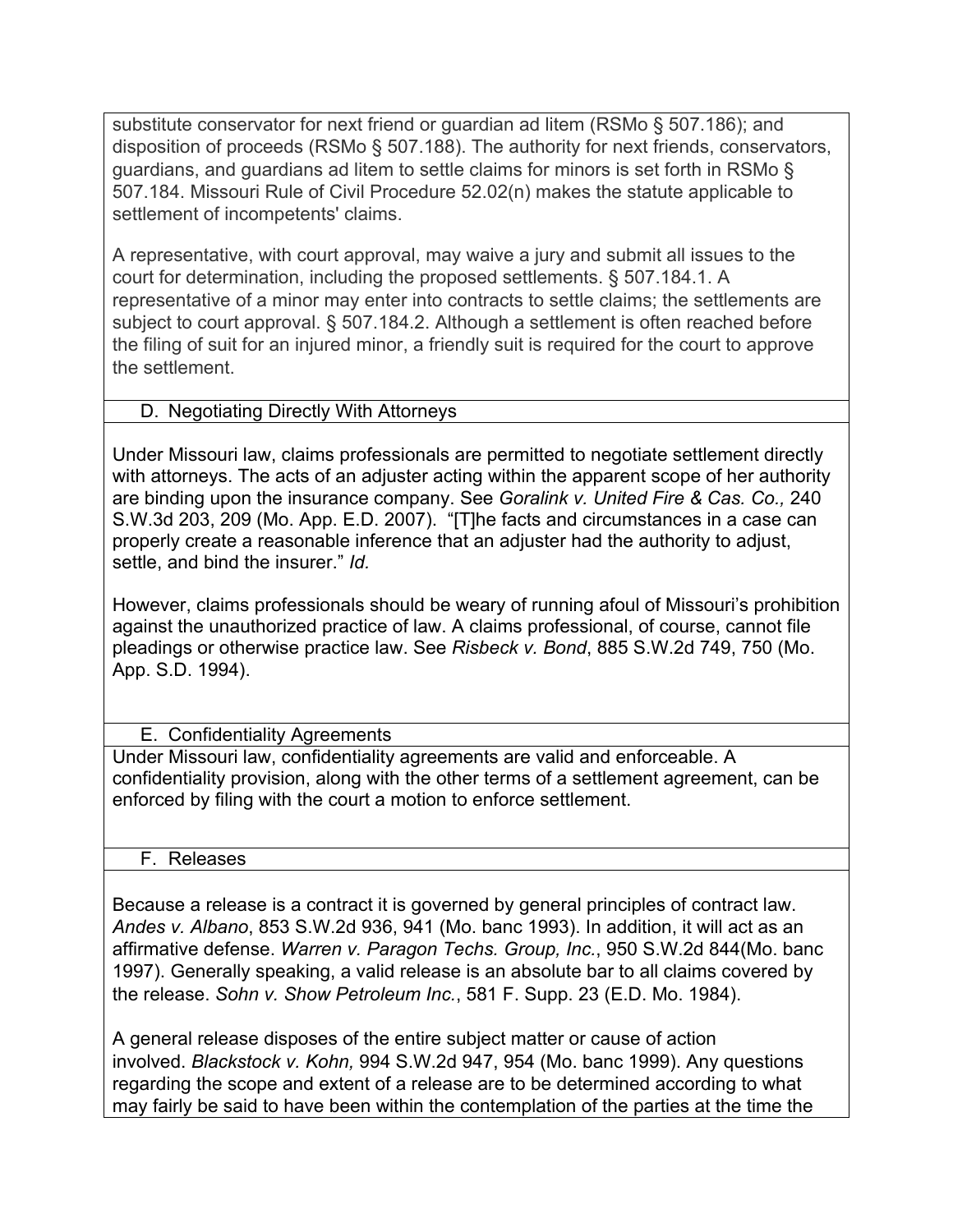release was given. This, in turn, is to be resolved in the light of all the surrounding facts and circumstances under which the parties acted. *Montrose Sav. Bank v. Landers*, 675 S.W.2d 668 (Mo. App. W.D. 1984). The preceding legal principle applies even though the language of the covenant itself, given a literal reading, indicates a general release from all obligations and liabilities. *Slankard v. Thomas*, 912 S.W.2d 619, 624 (Mo. App. S.D. 1995). If the language of the release is plain and unambiguous on its face, it will be given the full effect within the context of the agreement. *Blackstock v. Kohn*, 994 S.W.2d at 954. A covenant not to sue is considered a release for purposes of determining its legal effect. *Montrose Sav. Bank v. Landers*, 675 S.W.2d 668 (Mo. App. W.D. 1984).

"The law presumes that a release is valid." *Angoff v. Mersman*, 917 S.W.2d 207 (Mo. App. W.D. 1996). The policy behind this presumption is "to encourage freedom of contract and the peaceful settlement of disputes." *Id.* at 210.

Generally speaking, a client cannot avoid the effect of release simply by arguing that he did not read it. Persons who are competent to contract are also presumed to know the contents of the contracts they sign. *Mason v. Mason*, 873 S.W.2d 631, 635 (Mo. App. E.D. 1994). That presumption is not rebutted simply because the client does not read the contract or have it read before signing it. *Haines v. St. Charles Speedway, Inc*., 689 F. Supp. 964 (E.D. Mo. 1988). This is true even if the person is illiterate because it is as much a duty to procure someone to read or explain it as it is for the person to read it. *Zeilman v. Cent. Mut. Ins. Ass'n,* 22 S.W.2d 88, 92 (Mo. App. W.D. 1929).

While the common-law rule that the release of one joint tortfeasor releases the others has been abrogated by statute, a claimant may nevertheless secure only one satisfaction of damages. *Slankard*, 912 S.W.2d at 624. Therefore, **what** the claimant is releasing is as important as **whom** the claimant is releasing. For example, a document common to bodily injury claims is a partial release executed by a claimant upon receipt of advance payments, often in the form of medical bills, lost wages, or property damage. The insurance carrier's goal is control of the claimant in hopes of early settlement, but if that is not achieved, the carrier will be entitled to an offset in the total amount paid against any judgment. *E.g., Abbey v. Heins*, 546 S.W.2d 553 (Mo. App. E.D. 1977). Nevertheless, a general release that purports to release all tortfeasors from all liability and claims for damages still will be upheld. *Rudisill v. Lewis*, 796 S.W.2d 124 (Mo. App. W.D. 1990).

#### G. Voidable Releases

Under Missouri law, an unrepresented individual cannot unilaterally void a release, however, common defenses to enforcement include: duress (*Landmark N. County Bank & Trust Co. v. Nat'l Cable Training Ctr*s., Inc., 738 S.W.2d 886 (Mo. App. E.D. 1987)); fraud (*Kestner v. Jakobe*, 412 S.W.2d 205 (Mo. App. S.D. 1967)); mutual mistake (*Wells v. Peery*, 656 S.W.2d 275 (Mo. App. E.D. 1983)); lack of consideration (*Howell v. St. Louis Steel Erection Co.*, 867 S.W.2d 677, 681 (Mo. App. E.D. 1993)); and incapacity (*Nelson v. Browning*, 391 S.W.2d 873, 877 (Mo. 1965)(holding that a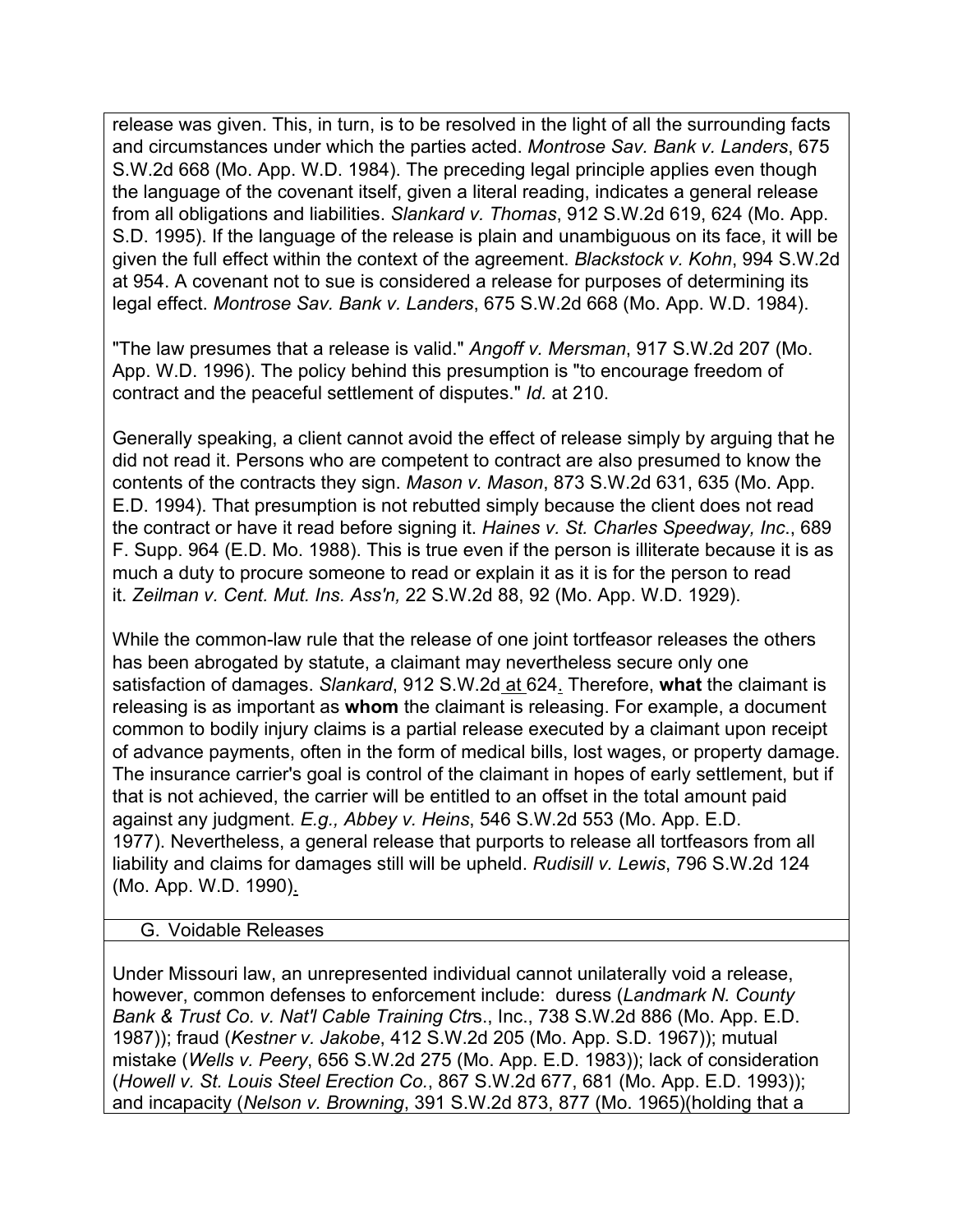release executed by a minor is voidable at the minor's option)).

## **Transportation Law**

A. State DOT Regulatory Requirements

Missouri has adopted by statute the Federal Motor Carrier Safety Regulations. (http://www.mshp.dps.mo.gov/MSHPWeb/PatrolDivisions/CVE/faqs.html). A listing of all applicable safety regulations can be accessed through the Missouri Department of Transportation website at: http://www.modot.org/mcs/.

B. State Speed Limits

Missouri's speed limits are governed by RSMo § 304.010, which provides in pertinent part that it is unlawful to operate a motor vehicle in excess of the following speeds:

(1) upon rural interstates and freeways: 70 (seventy) MPH;

(2) upon rural expressways: 65 (sixty-five) MPH;

(3) upon interstate highways, freeways or expressways within an urbanized area: 60 (sixty) MPH;

(4) All other roads and highways in Missouri not located in an urbanized area: 60 (sixty) MPH.

C. Overview of State CDL Requirements

The Missouri CDL manual can be accessed at http://dor.mo.gov/forms/Commerical\_Driver\_License.pdf

- (1) Missouri's classification system is as follows:
	- (A) Any combination of vehicles with a Gross Combination Weight Rating (GCWR) of 26,001 or more pounds provided the Gross Vehicle Weight Rating (GVWR) of the vehicle(s) being towed is in excess of 10,000 pounds. (Holders of a Class A license may also, with any appropriate endorsements, operate all vehicles within Class B and C.)
	- (B) Any single vehicle with a GVWR of 26,001 or more pounds or any such vehicle towing a vehicle not in excess of 10,000 pounds GVWR. (Holders of a Class B license may also, with any appropriate endorsements, operate all vehicles within Class C.)
	- (C) Any single vehicle less than 26,001 pounds GVWR or any such vehicle towing a vehicle not in excess of 10,000 pounds GVWR. This group applies only to vehicles which are placarded for hazardous materials or are designed to transport 16 or more persons, including the operator. A holder of a Class A, B or C license may drive all vehicles which may be driven by a holder of a Class E or Class F license.
- (2) Missouri CDL Eligibility (A) Age: 18 years (intrastate until age 21); 21 years (interstate if otherwise eligible)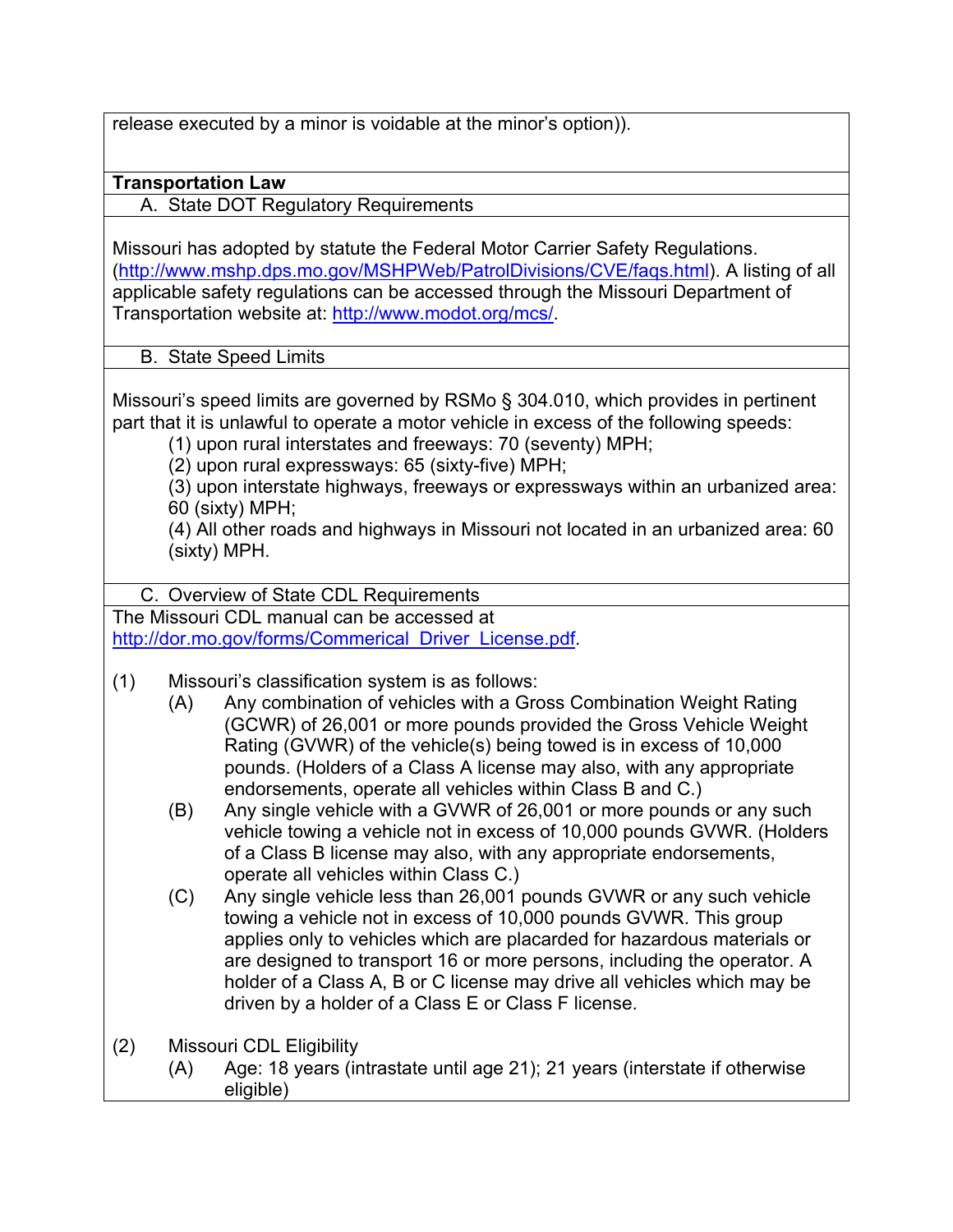- (B) Residency: Driver must be a Missouri resident.
- (C) Lawful Presence: Driver must be a United States citizen or a permanent resident alien.
- (3) Missouri Nonresident CDL Eligibility
	- (A) Age 18 years (intrastate until age 21); 21 years (interstate if otherwise eligible)
	- (B) Missouri Employment: Driver must be employed by a Missouri employer and have a Missouri address. An employment letter must be provided at time of license/permit application.
	- (C) Residency: Driver must be a resident of a country other than the United States, Mexico, or Canada. Residents of Mexico and Canada must apply for a CDL in their home country since those countries meet U.S. licensing requirements.

NOTE: Driver must meet all Missouri licensing and testing requirements. Driver's license or permit expiration date cannot be issued beyond the date of driver's lawful presence in the United States as determined by your immigration documents.

# (4) Hazardous Materials Endorsement

A driver of a motor vehicle used to transport hazardous materials in a type, quantity, or both, as to require placarding under the Hazardous Materials Transportation Act (46 U.S.C. section 1801) and the Hazardous Materials Regulations (49 CFR part 172,subpart F) must have qualified for and obtained an H endorsement. Driver must be at least 21 years of age and a U.S. citizen or permanent resident alien. Driver must also pass the hazardous materials written endorsement test at a Highway Patrol testing office each time driver applies for renewal or add additional endorsements to driver's CDL in order to keep the H endorsement. Driver will be required to submit driver's fingerprints and be subject to a security threat assessment.

Note: Additional endorsements include: Passenger (any vehicle designed to carry 16 or more persons including the driver); Tank Vehicle (any vehicle that contains a permanently mounted cargo tank rated at 119 gallons or more or a portable tank rated at 1,000 gallons or more and the tank is used to haul a liquid or liquid gas); Double/Triple Trailer (any vehicle pulling two or more trailers); and School Bus.

# **Insurance Issues**

A. State Minimum Limits of Financial Responsibility

Pursuant to RSMo § 303.030.5, all Missouri drivers must maintain liability coverage of not less than \$25,000 because of bodily injury or death of one person in any accident, \$50,000 because of bodily injury or death of two or more persons in any one accident, and \$10,000 because of injury or destruction of property of others in any one accident.

B. Uninsured Motorist Coverage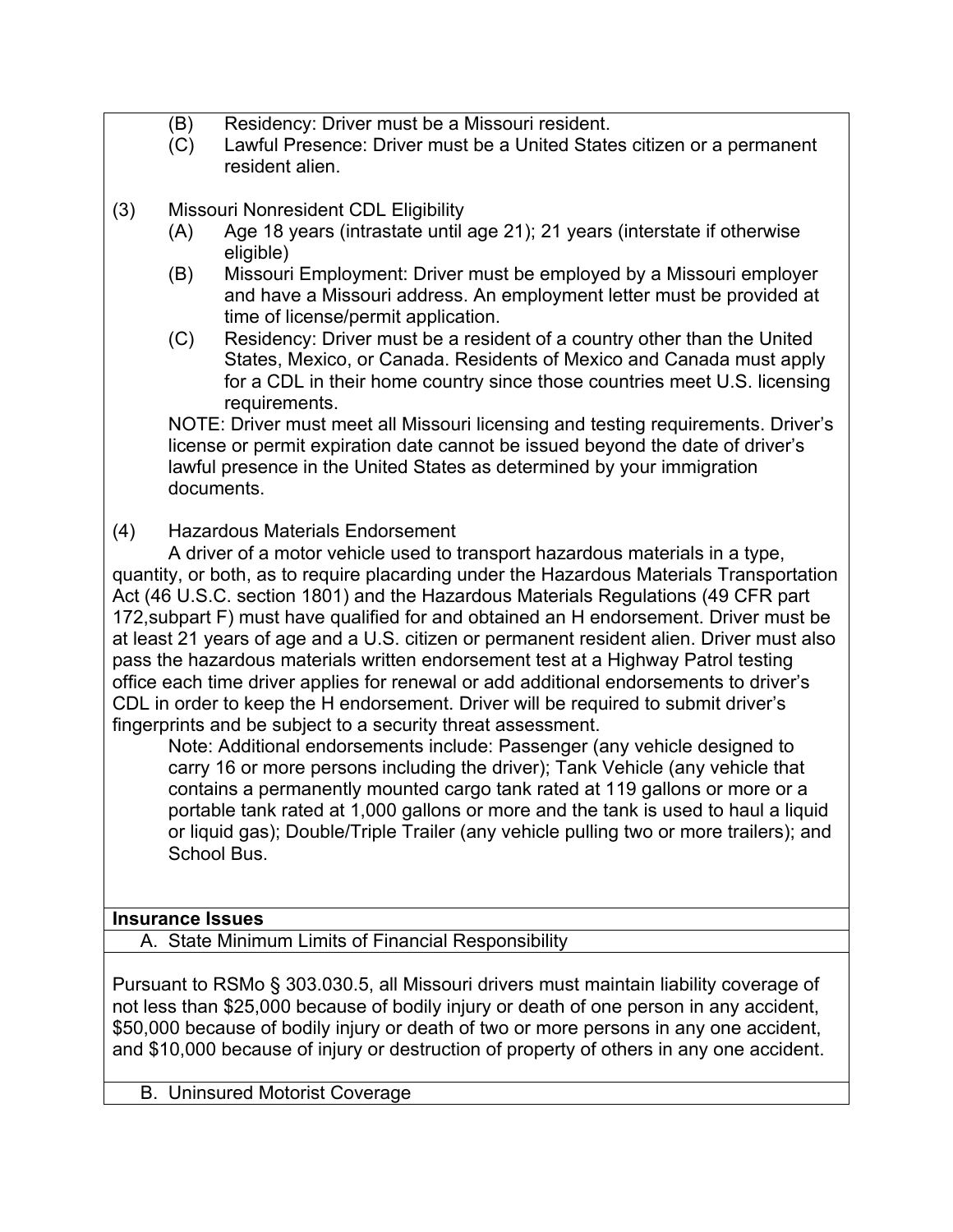## 1. UM/UIM coverage required

Missouri's UM statute can be found at RSMo § 379.203. UM coverage is required under Missouri law. § 379.203. The statute addresses: the basic principles and requirements of UM coverage; insolvency of an insurance company as a trigger to UM coverage; the UM insurer's entitlement to recovery from responsible parties; and failure to file a report of financial responsibility with the DOR as prima facie evidence of uninsured status. UIM coverage is not mandatory and can be waived.

The amount of UM coverage is not limited to the minimums of the financial responsibility law; it may be purchased in varying amounts. UM coverage only applies to personal injury, it does not cover property damage, and it does not provide any protection to the uninsured motorist.

2) Procedure for making a UM/UIM claim

The insured motorist may sue his or her carrier directly without having to show an unsatisfied judgment as a condition precedent to recovery. *Schreiner v. Omaha Indem. Co.*, 854 S.W.2d 542 (Mo. App. E.D. 1993). This is a contract action, and the ten-year statute of limitations applies. *Edwards v. State Farm Ins. Co.*, 574 S.W.2d 505 (Mo. App. W.D. 1978).

3) Exclusions

Policy exclusions in UM/UIM policies are generally enforceable. An exclusion of coverage to a named insured while occupying another owned automobile has been invalidated as contrary to public policy as expressed in § 379.203. *Shepherd v. Am. States Ins. Co.*, 671 S.W.2d 777

4) Workers' Compensation Benefits

Missouri courts have held that any provisions in an automobile policy that sums received by the insured as workers' compensation benefits would reduce the amount paid under the policy, as applied to the policy's UM coverage, were void as against public policy as evidenced by the statutes requiring this coverage. *Cano v. Travelers Ins. Co.*, 656 S.W.2d 266 (Mo. banc 1983);

5) Stacking

Anti-stacking provisions in an insurance policy that limit the insured's recovery to only one policy limit are prohibited by public policy in a UM case in accordance with § 379.203. *Cameron Mut. Ins. Co. v. Madden*, 533 S.W.2d 538, 542 (Mo. banc 1976). There are no statutory requirements in Missouri, however, for UIM coverage and, therefore, an insured's ability to stack the coverage is ordinarily determined by contract. If the policy is ambiguous in disallowing stacking or if it treats UIM coverage the same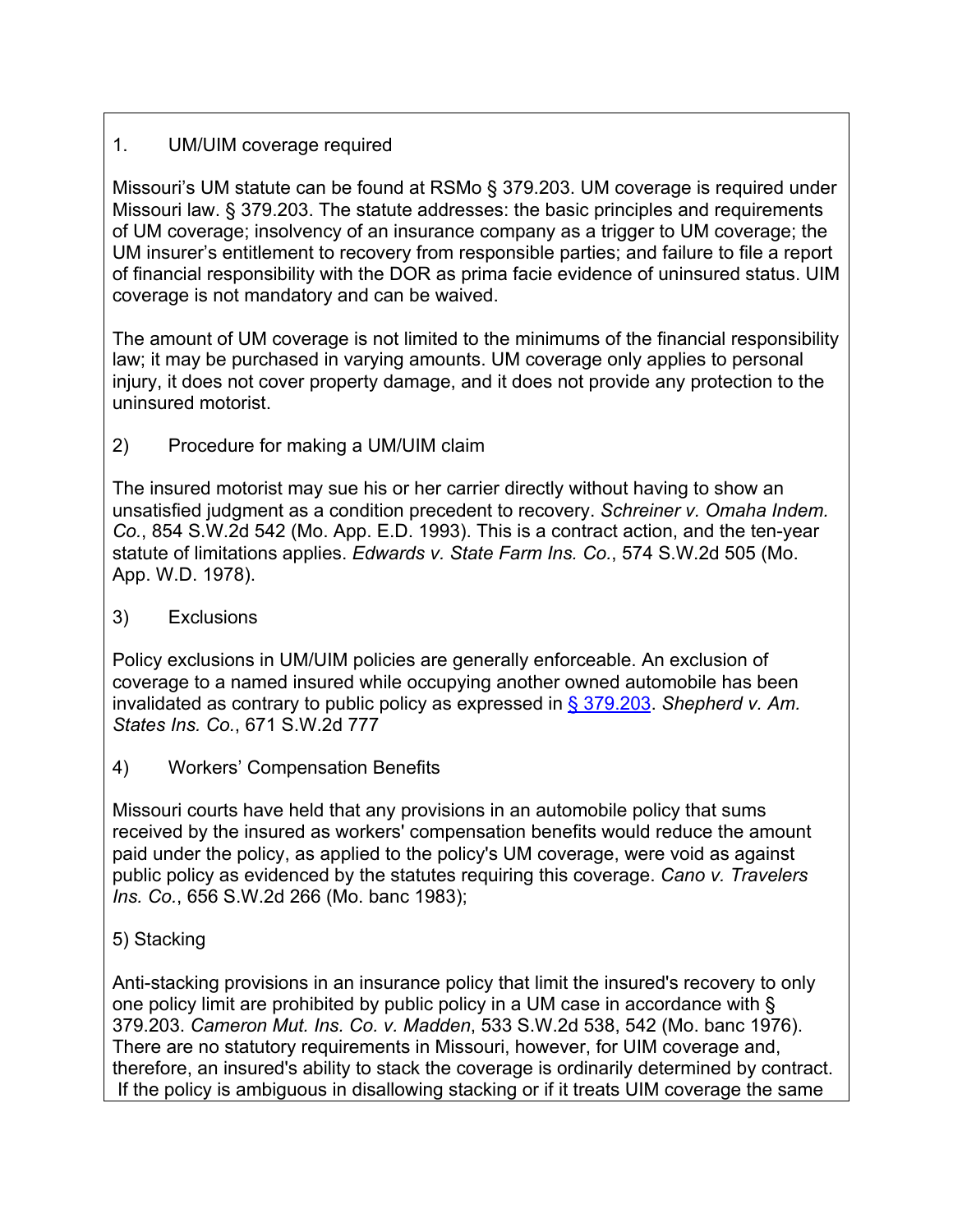as UM coverage, stacking will be permitted. *Niswonger v. Farm Bureau Town & Country Ins. Co. of Mo.*, 992 S.W.2d 308 (Mo. App. E.D. 1999).

## C. No Fault Insurance

Missouri does not utilize no-fault insurance. Missouri drivers are fairly unrestricted in deciding how to pursue compensation following a car accident. An injured Missouri driver, passenger, or pedestrian may choose to file a claim with his own insurer, to file a claim with the other driver's insurer, and/or file a lawsuit for damages against a driver who may be at fault for the accident.

## D. Disclosure of Limits and Layers of Coverage

Under Missouri law, the disclosure of policy limits is not required by statute but such information is subject to discovery in civil actions and is commonplace in interrogatories.

# E. Unfair Claims Practices

Missouri statute prohibits any unfair or deceptive practices in the insurance business. RSMo §§ 375.930, et seq. The Missouri Department of Insurance promulgates regulations defining unfair trade practices. Missouri courts have held that a violation of the Unfair Claims Practices Act, RSMo §§ 375.1000, et seq., does not provide an insured plaintiff with a private right of action against the insurer. It should be noted that the Missouri statutory definition of "unfair practices" does not specifically prohibit any single isolated act by an insurer absent a finding of "conscious disregard" but prohibits the commission or performance of certain specified acts "with such frequency to indicate a general business practice." RSMo § 375.934.

# F. Bad Faith Claims

A bad faith claim requires proof of the following elements: (1) the liability insurer has assumed control over negotiation, settlement, and legal proceedings brought against the insured; (2) the insured has demanded that the insurer settle the claim brought against the insured; (3) the insurer refuses to settle the claim within the liability limits of the policy; and (4) in so refusing, the insurer acts in bad faith, rather than negligently. *Rinehart v. Shelter Gen. Ins. Co.,* 261 S.W.3d 583, 595 (Mo. App. W.D. 2008). The existence of bad faith is a question of fact to be determined on a case-by-case basis. *Id.* In situations where an insurer fails to inform the insured of settlement offers and the status of negotiations, the second requirement that the insured demand that the insurer settle the claim is not necessary to show bad faith. *Id.* Ultimately, bad faith is a state of mind provable by direct or circumstantial evidence. *Id.* The evidence must establish that insurer intentionally disregarded the insured's best interests in an effort to escape its full responsibility under the policy. *Id.*

Because a third-party claimant is a stranger to the contract, the insurer owes no duty